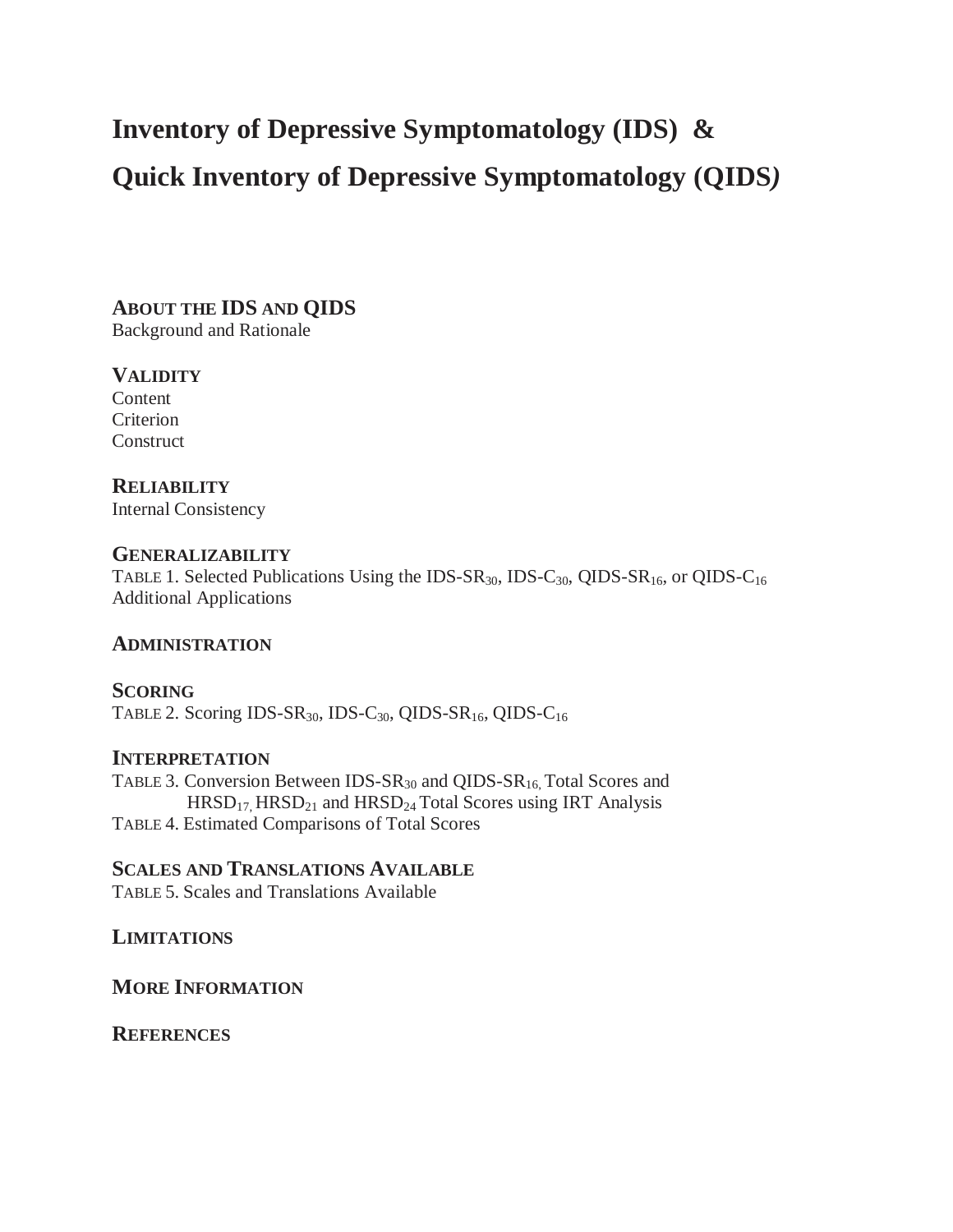# **ABOUT THE IDS AND QIDS**

The 30 item Inventory of Depressive Symptomatology (IDS) (Rush et al. 1986, 1996) and the 16 item Quick Inventory of Depressive Symptomatology (QIDS) (Rush et al. 2003) are designed to assess the severity of depressive symptoms. Both the IDS and the QIDS are available in the clinician (IDS-C<sub>30</sub> and QIDS-C<sub>16</sub>) and self-rated versions (IDS-SR<sub>30</sub> and QIDS-SR<sub>16</sub>). The IDS and QIDS assess all the criterion symptom domains designated by the American Psychiatry Association Diagnostic and Statistical Manual of Mental Disorders - 4th edition (DSM-IV) (APA 1994) to diagnose a major depressive episode. These assessments can be used to screen for depression, although they have been used predominantly as measures of symptom severity. The seven day period prior to assessment is the usual time frame for assessing symptom severity.

The QIDS-C<sub>30</sub> and QIDS-SR<sub>16</sub> cover only the nine diagnostic symptom domains used to characterize a major depressive episode, without items to assess atypical, melancholic or their commonly associated symptoms. All 16 items on the QIDS are included within the IDS. The  $IDS-C_{30}$  and  $IDS-SR_{16}$  include the criterion symptoms, as well as commonly associated symptoms (e.g. anxiety, irritability) and items relevant to melancholic, or atypical symptom features.

Both the IDS and QIDS are easy to administer in either the clinician-rated (IDS-C<sub>30</sub> and QIDS-C<sub>16</sub>) or patient self report (IDS-SR<sub>30</sub> and QIDS-SR<sub>16</sub>) versions; they require minimal training. Both versions are sensitive to change, with medications, psychotherapy, or somatic treatments, making them useful for both research and clinical purposes. The psychometric properties of both the IDS and QIDS, have both been established in various study samples.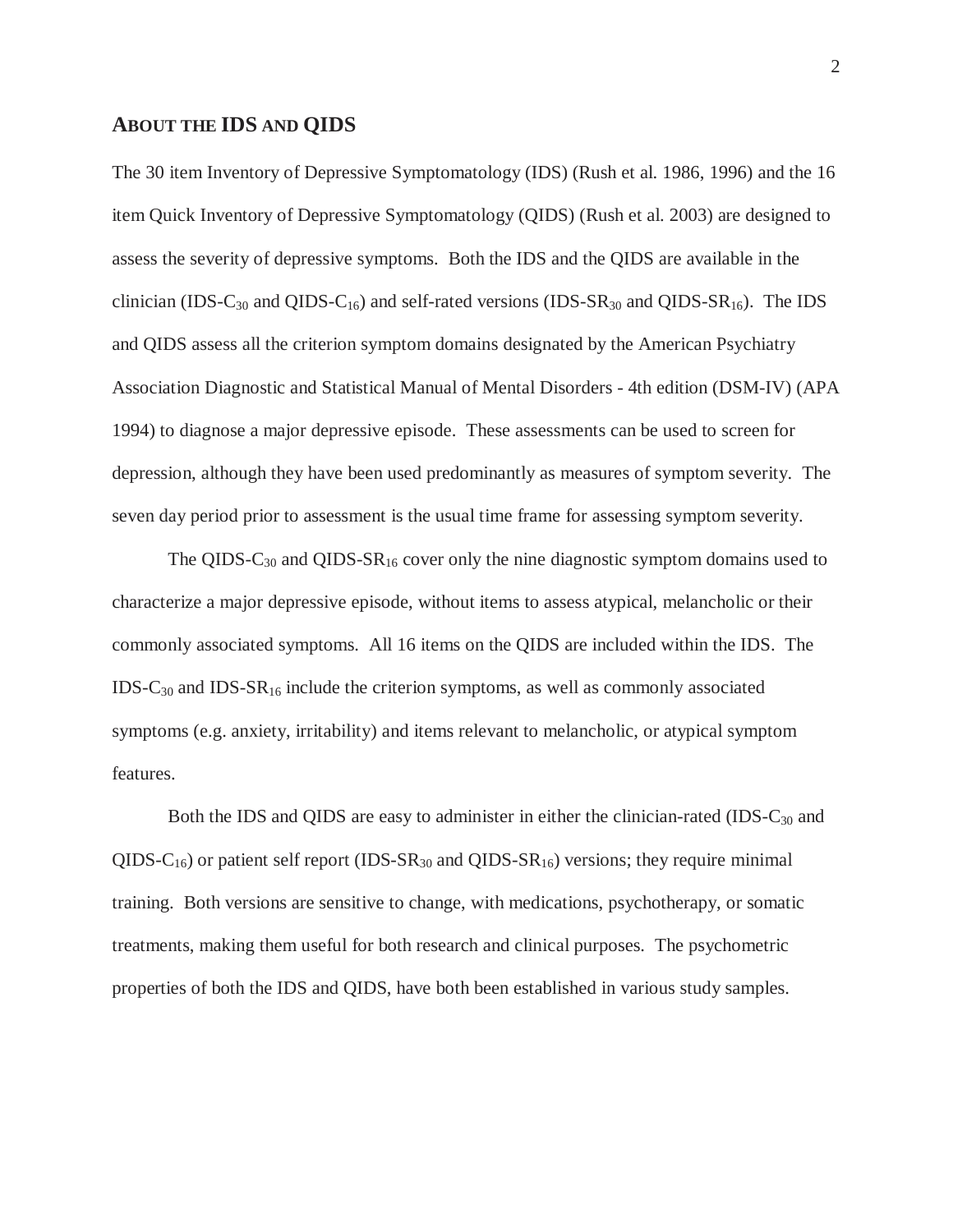**Background and Rationale.** There are several accepted clinician rated and patient self report measures of depressive symptoms. The most commonly used clinician rated scales are the 17, 21, 24, 28, and 31 item versions of the Hamilton Rating Scale for Depression (HRSD) (Hamilton 1960, 1967), and the 10-item Montgomery-Asberg Scale (Montgomery and Asberg 1979). The most frequently used self-reports include the 13, and 21 item version of the Beck Depression Inventory (BDI) (Beck et al. 1961), the BDI-II (Beck et al. 1996), the Zung Depression Rating Scale (Zung 1965), the Carroll Rating Scale (CRS) (Carroll et al. 1981), and the Patient Health Questionnaire - 9 (PHQ-9) (Kroenke et al. 2001). The IDS and QIDS have been compared to several of these measures.

 The IDS and QIDS were developed to improve on the available clinician and patient ratings by 1) providing equivalent weightings (0-3) for each symptom item; 2) providing clearly stated anchors that estimate the frequency and severity of symptoms; 3) including all DSM-IV criterion items required to diagnose a major depressive episode; and 4) providing matched clinician and patient ratings (Rush et al. 1986, 1996, 2003, 2005, in press, Gullion and Rush 1998, Trivedi et al 2004).

The items on the self report and clinician rated versions of the IDS- $C_{30}$  and IDS- $SR_{30}$  rate identical symptoms with equivalent anchors, as do the items of the QIDS- $C_{16}$  and QIDS-SR<sub>16</sub>. The self-report versions, the IDS- $SR_{30}$  and QIDS- $SR_{16}$  were developed to be easy to use severity measures, providing a potentially more time efficient alternative to the IDS- $C_{30}$  and QIDS- $C_{16}$  in both clinical or research settings.

Evidence of acceptable psychometric properties of the IDS- $C_{30}$  and IDS-SR<sub>30</sub> in depressed outpatients (Rush et al. 1996, 2000, 2003, in press, Gullion and Rush 1998, Trivedi et al. 2004) and depressed inpatients (Corruble et al. 1999) is available. There is also a substantial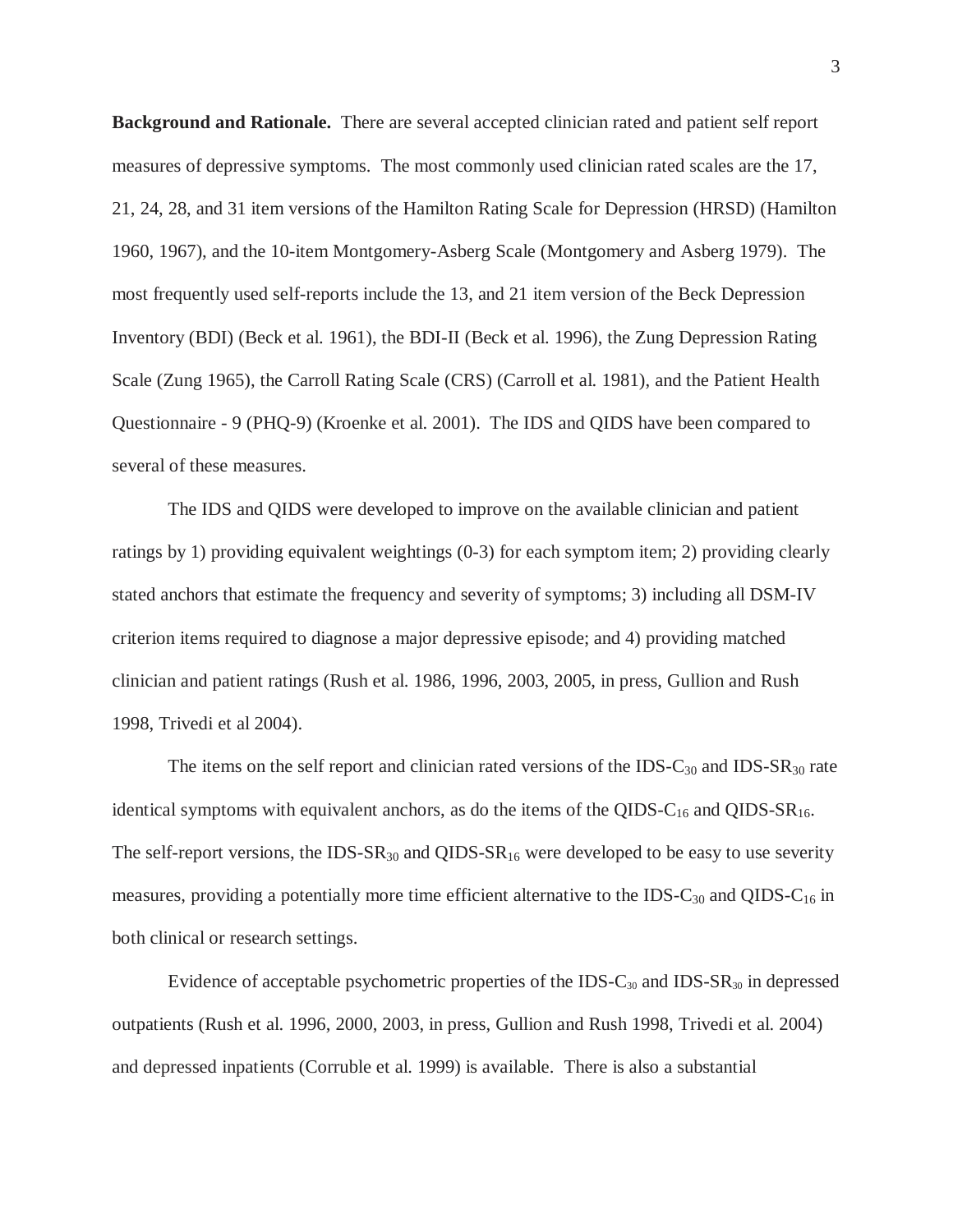correlation between total scores on the IDS-C<sub>30</sub>, IDS-SR<sub>30</sub>, and the HRSD<sub>17</sub> (Rush et al 1986, 1996, Gullion and Rush 1998). The IDS ratings have been shown to differentiate endogenous from nonendogenous depressions (Rush et al. 1987, Domken et al. 1994), dysthymic disorder from major depressive disorder (Rush et al. 1987), depressed from nondepressed radiation oncology patients (Jenkins et al. 1998), and depressed from nondepressed cocaine-dependent jail inmates (Suris et al. 2001).

Following the development of the IDS- $C_{30}$  and IDS- $SR_{30}$ , at the suggestion of Per Bech M.D., we decided to provide a shorter, time-efficient, 16-item version for use in clinical research and daily practice, that focuses only on the nine DSM-IV criterion symptom domains. The resulting scales are called the Quick Inventory of Depressive Symptomatology – Clinician Rating (QIDS- $C_{16}$ ) and the Quick Inventory of Depressive Symptomatology – Self Report (QIDS- $SR_{16}$ ). The QIDS ratings were constructed by selecting only items from the 30 item scales needed to assess the nine DSM-IV criterion diagnostic symptom domains. The scoring system of the QIDS converts responses to the 16 separate items into the nine DSM-IV symptom criterion domains. The nine domains comprise 1) sad mood; 2) concentration; 3) self criticism; 4) suicidal ideation; 5) interest; 6) energy/fatigue; 7) sleep disturbance (initial, middle, and late insomnia or hypersomnia); 8) decrease or increase in appetite or weight; and 9) psychomotor agitation or retardation. The total score ranges from 0 to 27.

Note that the  $IDS_{30}$  contains all of the QIDS<sub>16</sub> items, as well as mood reactivity, distinct mood quality, diurnal mood variation, irritable mood, anxious mood, capacity for pleasure, sexual interest, bodily aches and pains, panic or phobic symptoms, digestive problems, interpersonal rejection sensitivity, and leaden paralysis (Rush et al 1996). Both the  $IDS_{30}$  and  $QIDS_{16}$  rate symptoms for the prior 7 days (independent of whether they have been chronic,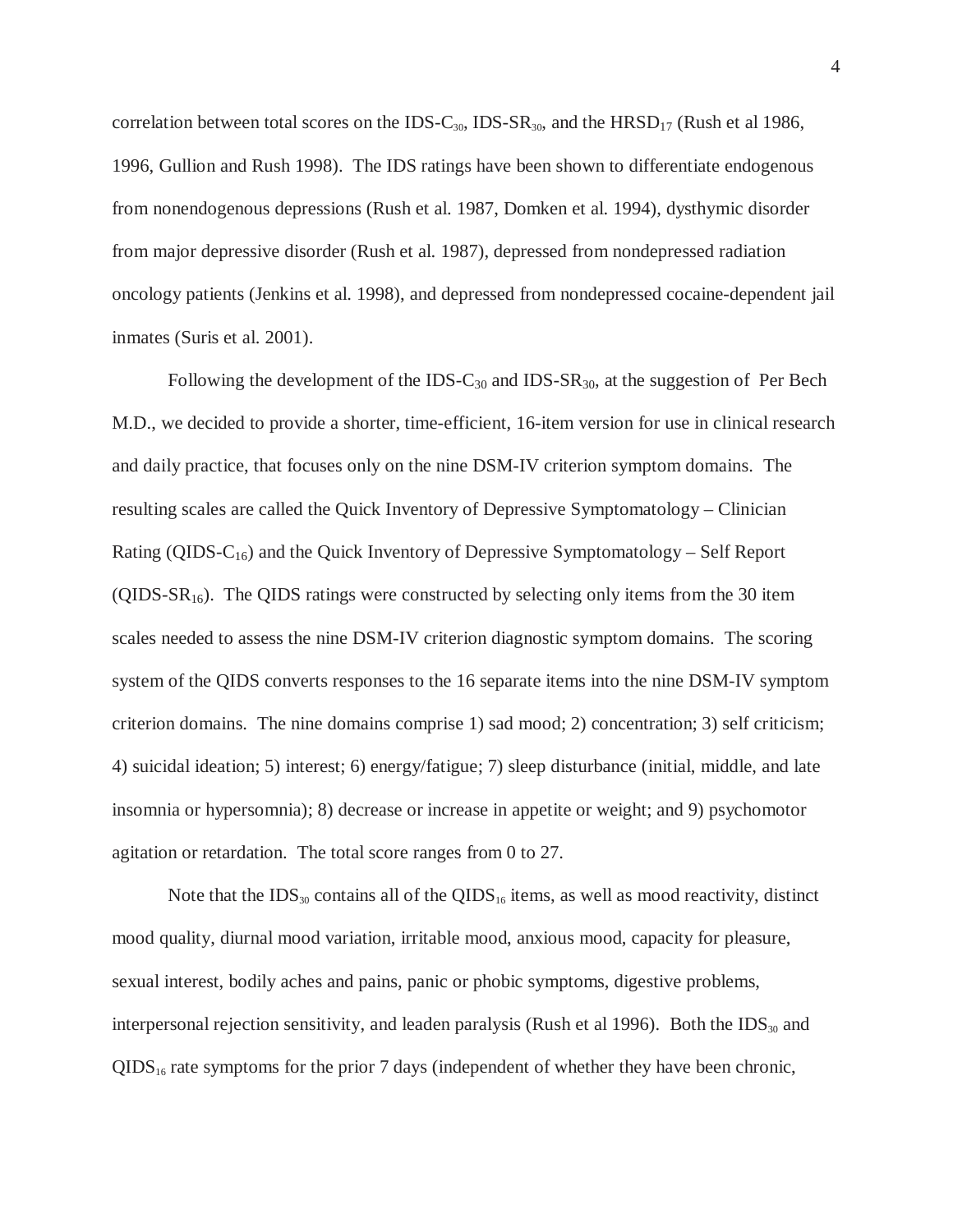long-standing, or recent).

# **VALIDITY**

**Content.** The IDS-SR<sub>30</sub>, IDS-C<sub>30</sub>, QIDS-SR<sub>16</sub>, and QIDS-C<sub>16</sub> include items that rate the nine item symptom domains used to define a major depressive episode (APA 1994) (ICD-10). The  $IDS-SR_{30}$  and  $IDS-C_{30}$  include additional items to define melancholic and atypical symptom features, as well as their commonly associated symptoms (e.g. irritability, anxiety), and endogenous symptom features defined by the Research Diagnostic Criteria (RDC) (Spitzer et al. 1978).

**Criterion.** To determine if the IDS-SR<sub>30</sub> and IDS-C<sub>30</sub> measure depression in a manner consistent with the most widely used assessments, Rush et al. (1996) examined the relationship between IDS and QIDS scores, and  $HRSD<sub>17</sub>$  and BDI scores in a sample of 434 outpatients with major depressive disorder (MDD) and 103 normal controls. IDS and QIDS total scores were comparable to those obtained by the  $HRSD_{17}$  and BDI, with Pearson product moment correlations of 0.95 between the IDS-C<sub>30</sub> and the  $HRSD_{17}$ , and 0.88 between the IDS-SR<sub>30</sub> and the HRSD<sub>17</sub>. The correlation coefficient between the IDS-C<sub>30</sub> and IDS-SR<sub>30</sub> was 0.91. The correlation between the  $BDI_{21}$  and the IDS-C<sub>30</sub> was 0.86, while it was 0.93 between the  $BDI_{21}$ and the IDS-SR<sub>30</sub>. The correlation between the  $BDI_{21}$  and the  $HRSD_{17}$  was 0.85. In a sample of 68 newly admitted inpatients with MDD Corruble et al. (1999) found the MADRS to be correlated with the IDS- $C_{30}$  ( $c=0.81$ ); and the 20 item depression factor from the SCL-90 (Derogatis 1977) were correlated with the IDS- $SR_{30}$  ( $c=0.84$ ). Rush et al. (2004) found high correlations between the QIDS-SR<sub>16</sub>, and the IDS-SR<sub>30</sub> ( $c$ =0.96), HRSD<sub>17</sub> ( $c$ =0.81), HRSD<sub>21</sub>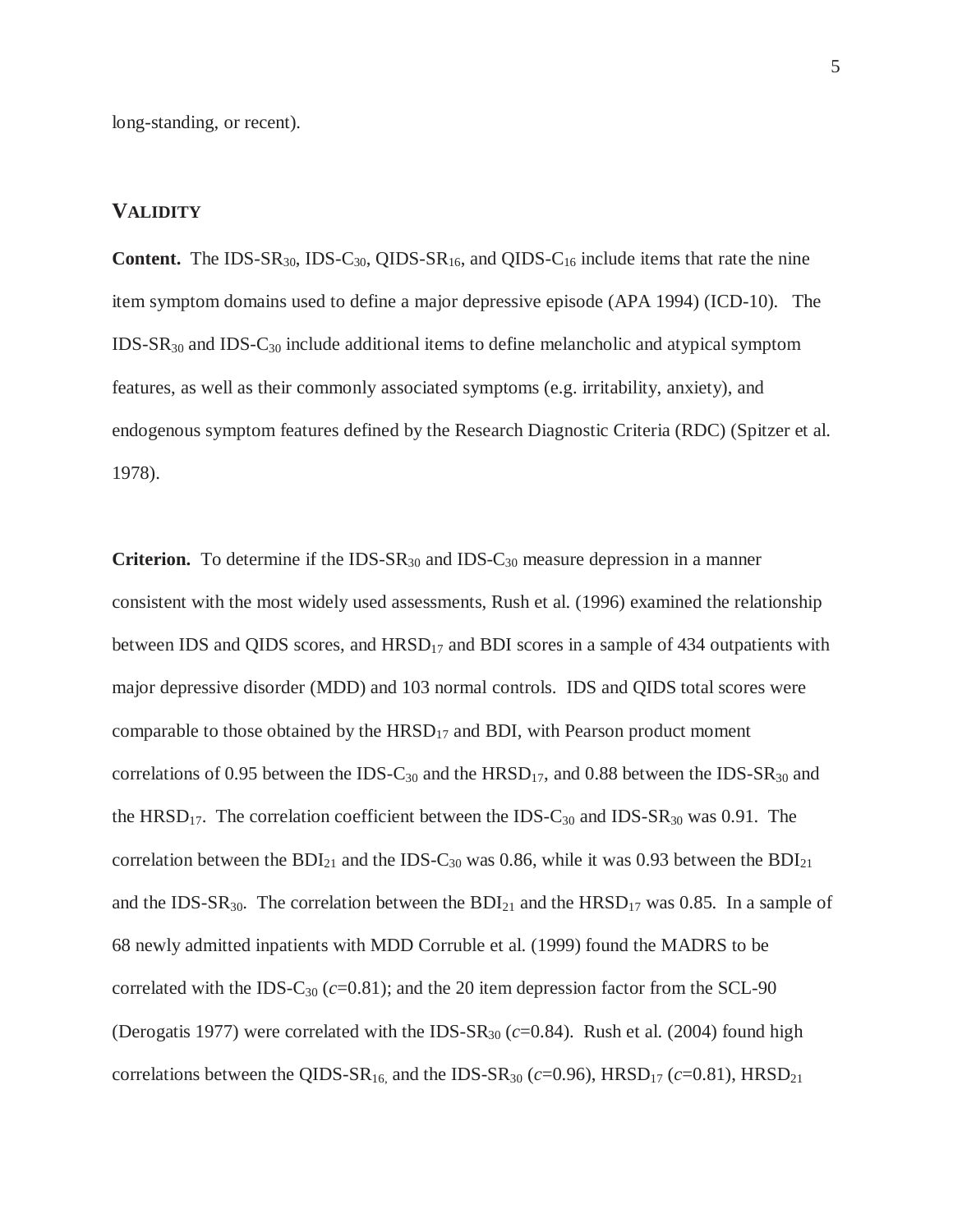$(c=0.82)$ , and HRSD<sub>24</sub>  $(c=0.84)$  at the exit interview after 12 weeks of acute phase outpatient treatment (n=596). Additionally, correlations between the  $IDS-SR_{30}$  and the  $HRSD_{17}$ ,  $HRSD_{21}$ , HRSD<sub>24</sub> total scores were 0.84, 0.85, and 0.86, respectively. Providing evidence that the IDS and QIDS are measuring depressive symptoms in the same manner, Trivedi et al. (2004) found the QIDS-SR<sub>16</sub> total score was highly correlated with the IDS-SR<sub>30</sub> total score for 544 adult outpatients with MDD ( $c$ =0.83). They also found robust correlations between the QIDS-C<sub>16</sub> and IDS-C30 total scores for out patients with MDD (*c*=0.82, n=544) and Bipolar Disorder (BD) (*c*=0.81, n=402).

The  $IDS_{30}$  and  $QIDS_{16}$  are sensitive to changes in depressive severity in a manner consistent with the HRSD and BDI, with the IDS and QIDS demonstrating a greater sensitivity to change in the lower range of scores reported by 434 outpatients patients with MDD and 103 normal controls (Rush et al. 1996). In 68 newly admitted inpatients with a diagnosis of MDD, Corruble et al. (1999) found the IDS- $C_{30}$  and IDS-SR<sub>30</sub> to be as sensitive to change as the MADRS and the SCL-90 (depression subscale). In 62 patients with MDD, Biggs et al. (2000) found the IDS- $C_{30}$  and IDS-SR<sub>30</sub> to be significantly more sensitive to detecting change than standard five item visual analogue physician and patient self report global rating scales. In a retrospective analysis, Rush et al. (2000) found comparable levels of sensitivity to change in depressive severity when comparing  $HRSD<sub>24</sub>$  and the IDS-SR<sub>30</sub> scores in a sample of 993 outpatients with MDD. In 596 adult outpatients with chronic, nonpsychotic MDD Rush et al. (2003) found the IDS-SR<sub>30</sub> and QIDS-SR<sub>16</sub> were equally sensitive to symptom change, when viewed as a discontinuous variable (response or remission), although the QIDS- $SR_{16}$  seemed to be slightly less sensitive to residual symptoms that the longer IDS-SR<sub>30</sub>. In 544 outpatients with MDD, and 402 outpatients with Bipolar Disorder (BP), Trivedi et al. (2004) reported finding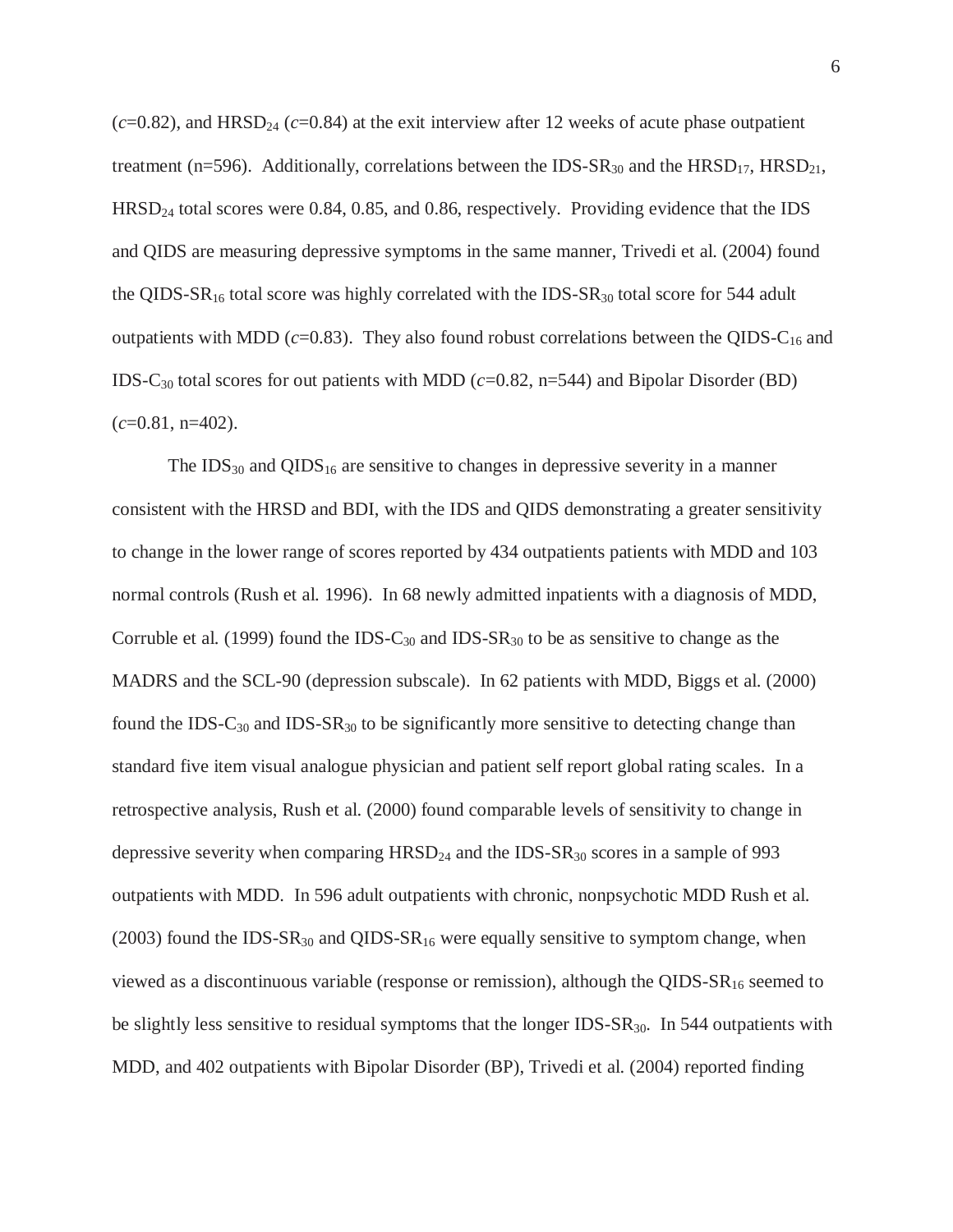equal sensitivity to symptom change when comparing the IDS-C<sub>30</sub>, IDS-SR<sub>30</sub>, QIDS-C<sub>16</sub>, QIDS- $SR<sub>16</sub>$ , indicating high concurrent validity for all four scales. High concurrent validity was also documented based on the Medical Outcomes Study 12-item Short Form (SF-12) (Ware et al. 1996) mental health summary score for the population divided in quintiles based on their IDS and QIDS score. In 681 patients with chronic MDD assigned to 3 treatment groups (medication alone, medication and psychotherapy, psychotherapy alone), Rush et al. (2005) compared the  $HRSD<sub>24</sub>$  and the IDS-SR<sub>30</sub> and QIDS-SR<sub>16</sub> ratings, finding comparable change scores within groups. In addition, the IDS-SR<sub>30</sub> and QIDS-SR<sub>16</sub> confirmed response and remission rates based on the HRSD<sub>24</sub>.

**Construct.** The IDS and QIDS have been used to distinguish response from remission (Rush et al. 1996, 2000, 2003, 2004, 2005, Biggs et al. 2000, Trivedi et al. 2004), as well as to quantify between group treatment effects in open label and randomized controlled trials (Rush et al. 1996, 2000, 2003, 2005, Biggs et al. 2000, Trivedi et al. 2001, 2004, Corruble et al. 1999). The IDS assessments have demonstrated sensitivity and specificity equal to or in excess of the HRSD (Rush et al. 1996, 2000, 2003, in press), BDI (Rush et al. 1996), MADRS and SCL-90 (Corruble et al. 1999), with the IDS assessments showing a slight advantage in the lower scoring ranges (Rush et al. 1996, Corruble et al. 1999).

 In 353 depressed outpatients, Rush et al. (1996) found three factors, 1) cognitive / mood, 2) anxiety / arousal, and 3) sleep and appetite regulation. However, the IDS is sufficiently unifactorial to allow for IRT analyses, and to create conversion tables with other standard ratings (Rush et al. 2003). Gullion and Rush (1998) factor analyzed a sample of 324 adult outpatients with MDD, concluding that when comparing the IDS with the HRSD, and the BDI, the IDS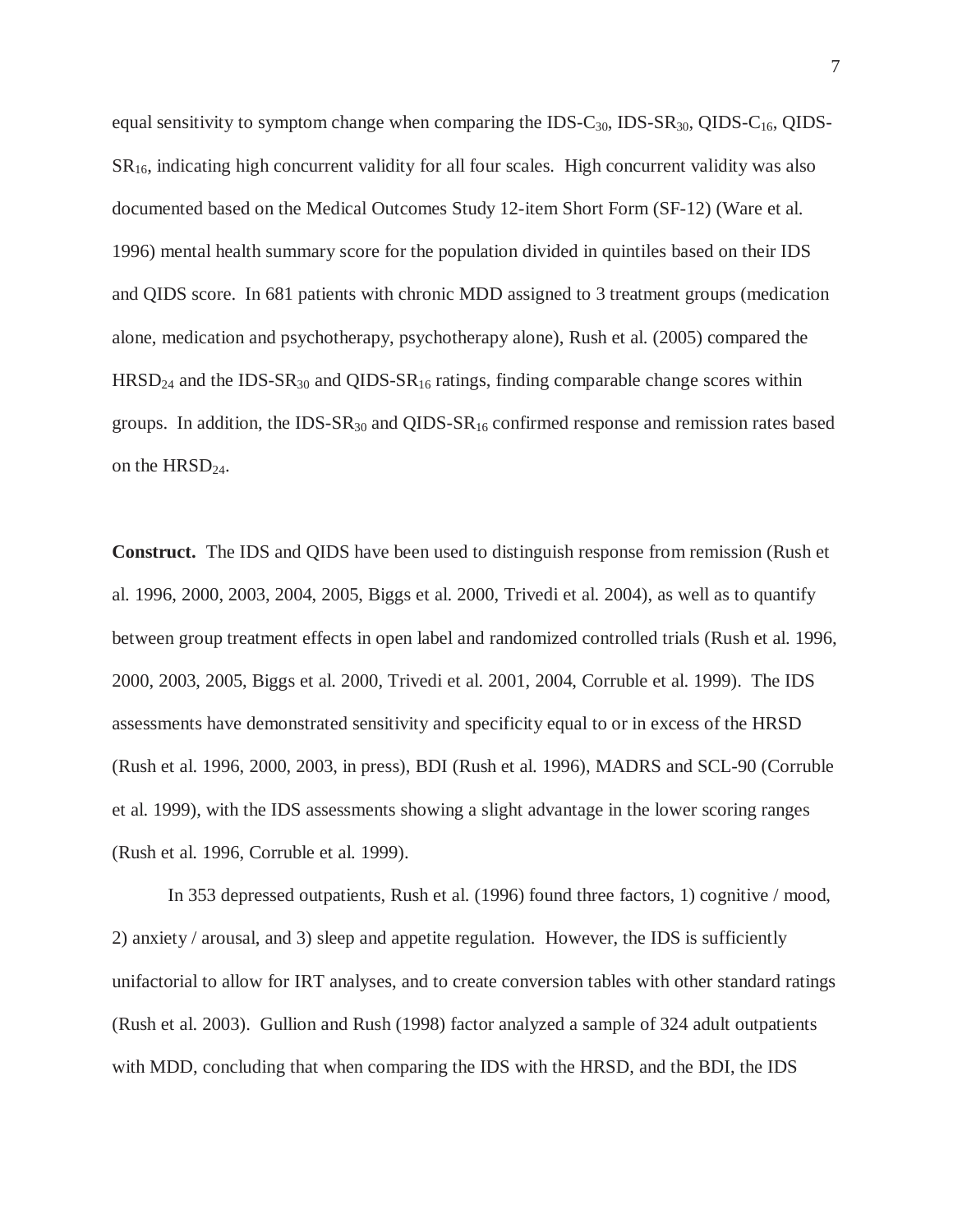provided more complete coverage of the symptom constructs defined by the factor structure of the combined assessment items (Gullion and Rush 1998).

## **RELIABILITY**

**Internal Consistency.** Rush et al. (1996) reported the psychometric properties of the IDS-C<sub>30</sub> and IDS-SR30 using a sample of 456 subjects (338 adult outpatients with MDD, and 118 normal controls). Cronbach's alpha (Cronbach 1951), was 0.94 for both the IDS- $C_{30}$  and IDS- $SR_{30}$  for the complete sample (n=456), and 0.67 and 0.77 for the IDS- $C_{30}$  and IDS- $SR_{30}$ , respectively, for the sample of MDD patients (n=338). The results are contrasted with 0.89 for the  $HRSD_{17}$  and 0.94 for the BDI<sub>21</sub> for the complete sample, and 0.53 for the  $HRSD_{17}$  and 0.83 for the BDI<sub>21</sub> for the sample of MDD patients. In a sample of 68 newly admitted adult inpatients with MDD, Corruble et al. (1999) found a Cronbach's alpha coefficient of 0.75 and 0.79 for the IDS-C<sub>30</sub> and the IDS-SR30 respectively. The authors also reported a Cronbach's alpha of 0.80 for the MARDS, and 0.95 for SCL-90 depression subscale in the same sample. Biggs et al. (2000) reported a Cronbach's alpha of  $0.82$  for the IDS-C<sub>30</sub> and  $0.83$  for the IDC-SR<sub>30</sub> in a sample of 62 adult patients with MDD (28 inpatients, 34 outpatients).

 In a study of 596 adult outpatients with chronic, nonpyschotic MDD, Rush et al (2003) reported Cronbach's alpha for the IDS-SR<sub>30</sub>, QIDS-SR<sub>16</sub>,  $HRSD_{17}$ ,  $HRSD_{21}$ , and  $HRSD_{24}$ . This study revealed high internal consistency for all the scales;  $0.92$  for the IDS-SR<sub>30</sub>; 0.86 for the QIDS-SR<sub>16</sub>; 0.83 for the HRSD<sub>17</sub>; 0.84 for the HRSD<sub>21</sub>; and 0.88 for the HRSD<sub>24</sub>.

Recently, Trivedi et al. (2004) reported the psychometric properties of the QIDS- $C_{16}$  and QIDS-SR<sub>16</sub>, as well as those of the original IDS-C<sub>30</sub> and IDS-SR<sub>30</sub>. The authors assessed 544 patients with MDD and 402 with Bipolar Disorder (BD) using the QIDS- $C_{16}$ , QIDS-SR<sub>16</sub>, IDS-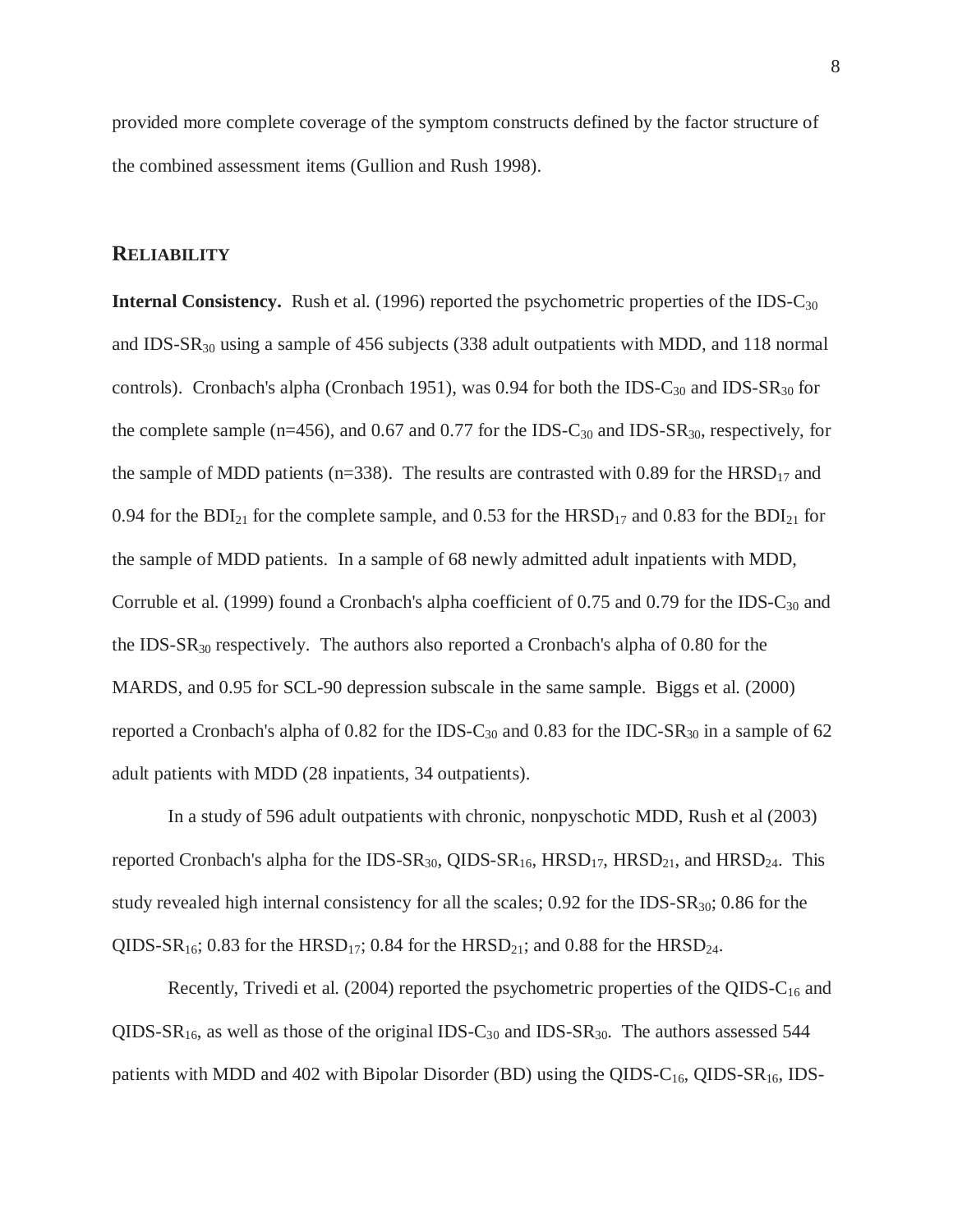$C_{30}$  and IDS-SR<sub>30</sub>. Cronbach's alpha was 0.85 (OIDS-C<sub>16</sub>), 0.86 (OIDS-SR<sub>16</sub>), 0.90 (IDS-C<sub>30</sub>), 0.92 (IDS-SR<sub>30</sub>) for the MDD patients, and 0.81 (QIDS-C<sub>16</sub>), 0.89 (IDS-C<sub>30</sub>) for the patients with BD.

## **GENERALIZABILITY**

Both versions of the IDS have been used in nonpsychotic and psychotic MDD (Rush et al. 1986, 1996, 2003, Trivedi et al. 2001, 2004), postpartum depression (Yonkers et al. 2001), dysthymic disorder (Rush et al. 1987, 2005), minor depression (Rappaport et al. 2002, Nina et al. 2002, Judd et al. 2004), bipolar disorder (Rush et al. 1986, Denicoff et al. 2000, Suppes et al. 2002, Trivedi et al. 2004), as well as in patients with depression comorbid with cancer (Jenkins et al. 1998) and asthma (Brown et al. 2001). The IDS and QIDS have been used in a variety of research and clinical settings, including inpatient and outpatient psychiatric clinics, and primary care settings. They are under investigation in elderly and adolescent patients. These assessments have been widely used in both clinical and research settings, and have begun to be utilized as outcomes in industry sponsored randomized controlled trials. For a partial list of published uses of the IDS and QIDS see Table 1.

**Additional Applications.** The QIDS and IDS have been converted to an Interactive Voice Response system (IVR) which has been used to collect data directly from study patients. IVR is a computerized assessment administration system that uses a standard phone line to obtain patient responses, using a touchtone phone or response to a prerecorded voice asking specific questions. The IVR versions of the IDS/QIDS are the property of Health Technology Systems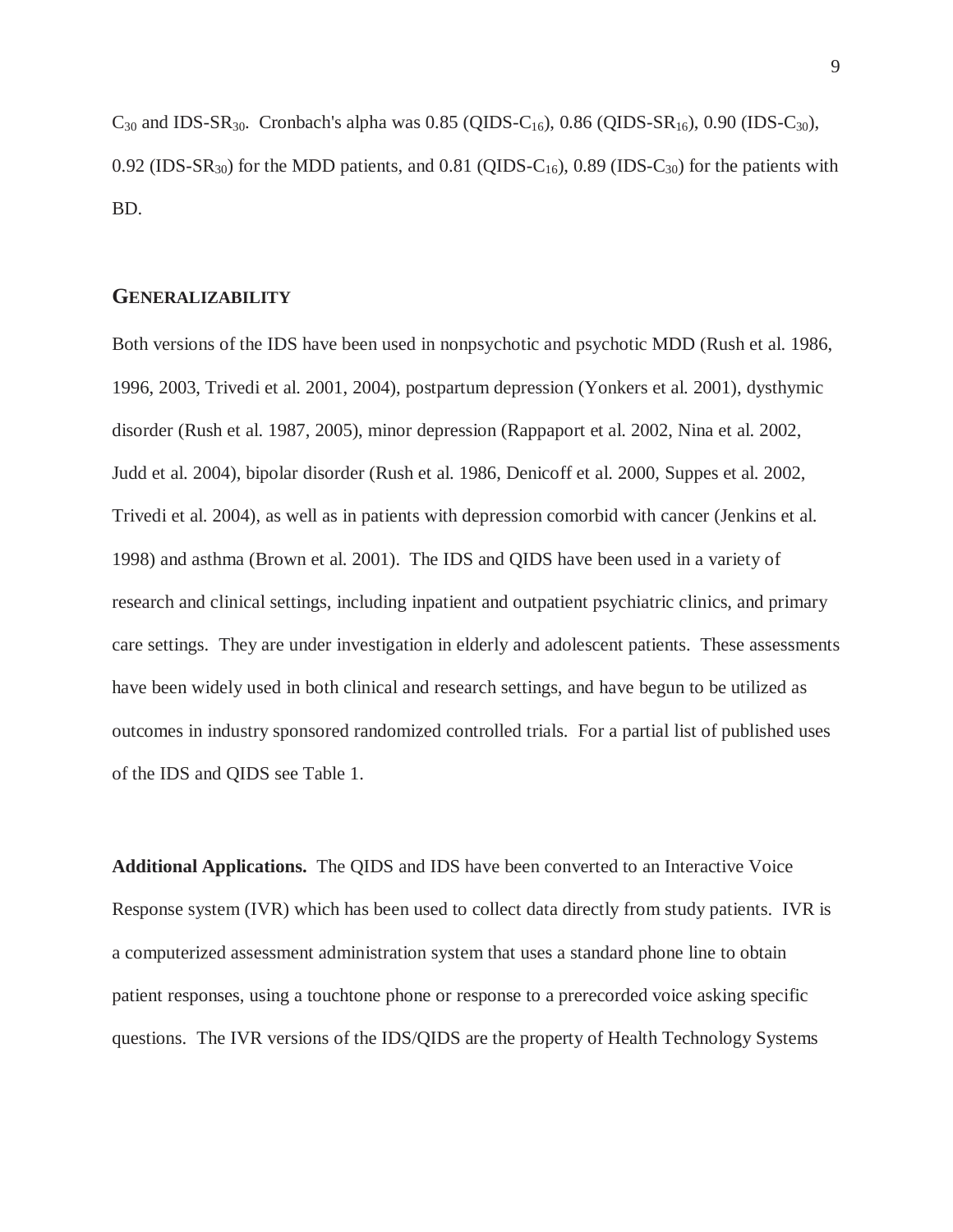Inc. (see below) and are not in the public domain. Additionally, the IDS and QIDS have been incorporated into symptom severity driven, computer supported algorithmic pharmacotherapy.

#### **ADMINISTRATION**

The patient is asked to rate the severity and frequency of specific symptoms present over the last 7 days. The clinician versions (IDS-C<sub>30</sub> and QIDS-C<sub>16</sub>) are completed by a clinician or trained rater. It takes approximately 10 to 15 minutes to administer the IDS- $C_{30}$ , and 5 to 7 minutes to complete the QIDS- $C_{16}$ .

 The clinician proceeds through the items, asking the patient to report on each item of the IDS-C<sub>30</sub>, or QIDS-C<sub>16</sub>. The symptoms are familiar to clinicians, as the individual items are defined by the constructs represented in the DSM-IV criteria for MDD. Each item is interval scaled from 0 to 3; 0 indicates absence of the symptom during the last 7 days. The anchors are intended to help raters represent the frequency and intensity associated with each item / symptom. An adjunctive semi-structured interview guide is available in the English and Spanish versions of the IDS- $C_{30}$  and QIDS- $C_{16}$ . They provide a set of standardized introductory questions and follow-up prompts that are helpful in standardizing test administration. The semistructured interview format guides less clinically experienced test administrators in test administration, assuring the constructs underlying the items are queried in a consistent manner, thus allowing for a high degree of confidence in the interpretations and subsequent generalizability of the scores obtained.

 When administering the self-report version, patients should be instructed to take their time, read each item carefully, read all the possible responses, and choose the item response (0, 1, 2, or 3) that best describes themselves over the last 7 days. The self-report versions (IDS-SR<sub>30</sub>)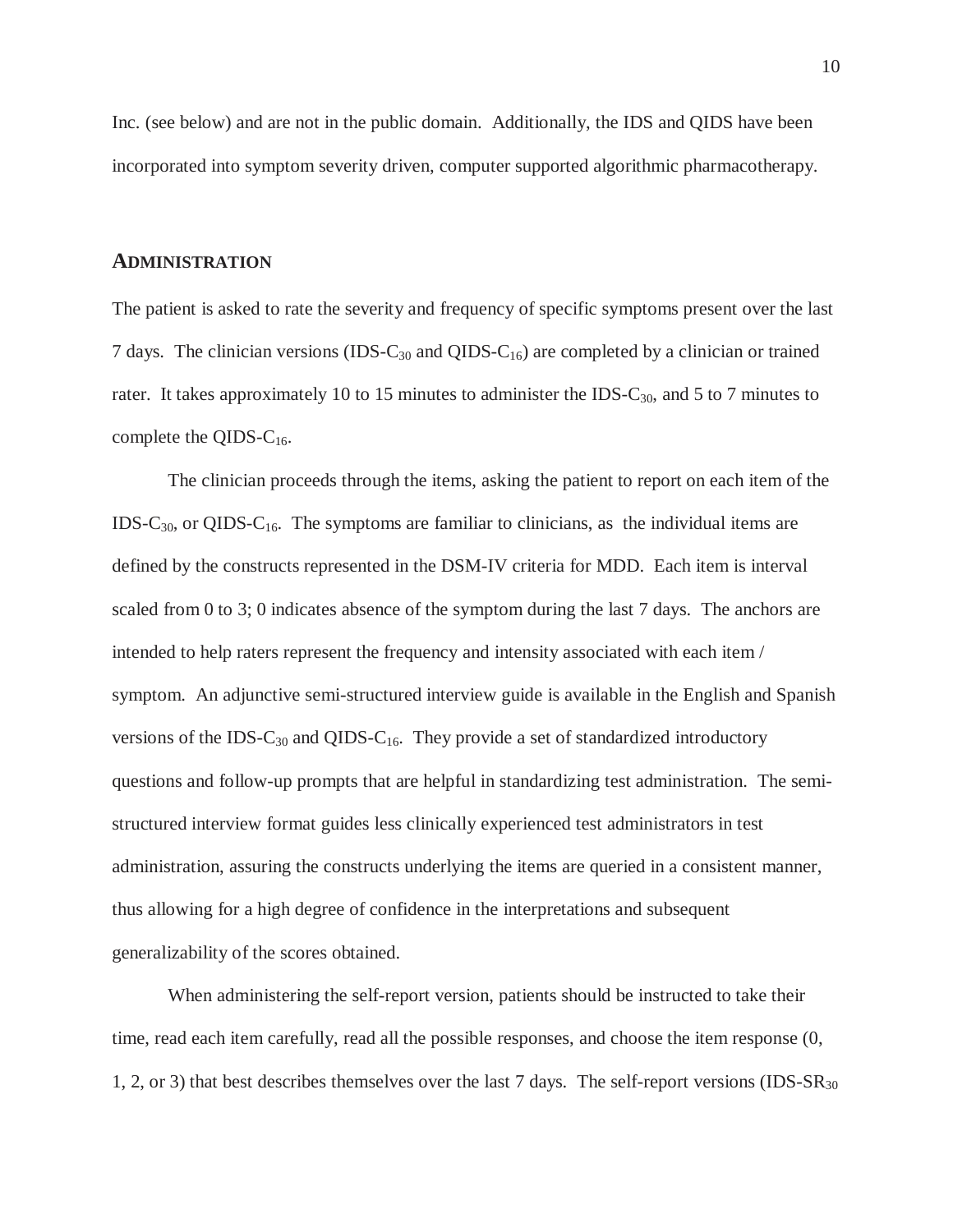and QIDS- $SR_{16}$ ) should be completed in one sitting. Care should be taken to note if the patient is not able to read the assessment effectively (i.e. literacy below 6th grade level). If patients are not able to confidently read the self report versions, the clinician rated structured interview versions should be substituted, or the self report can be read to the patient to assist him/her.

## **SCORING**

When complete, the IDS-C<sub>30</sub> and IDS-SR<sub>30</sub> are scored by summing responses to 28 of the 30 items to obtain a total score ranging from 0 to 84. Either appetite increase or decrease, but not both, are used to calculate the total score. Weight increase or decrease, but not both, are used to calculate the total score (Rush et al. 1996).

The QIDS-C<sub>16</sub> and the QIDS-SR<sub>16</sub> total scores range from 0 to 27. The total score is obtained by adding the scores for each of the nine symptom domains of the DSM-IV MDD criteria: depressed mood, loss of interest or pleasure, concentration/decision making, selfoutlook, suicidal ideation, energy/fatigability, sleep, weight/appetite change, and psychomotor changes (Rush et al. 2003). Sixteen items are used to rate the nine criterion domains of major depression: 4 items are used to rate sleep disturbance (early, middle, and late insomnia plus hypersomnia); 2 items are used to rate psychomotor disturbance (agitation and retardation); 4 items are used to rate appetite/weight disturbance (appetite increase or decrease and weight increase or decrease). Only one item is used to rate the remaining 6 domains (depressed mood, decreased interest, decreased energy, worthlessness/guilt, concentration/decision making, and suicidal ideation). Each item is rated 0-3. For symptom domains that require more than one item, the highest score of the item relevant for each domain is taken. For example, if early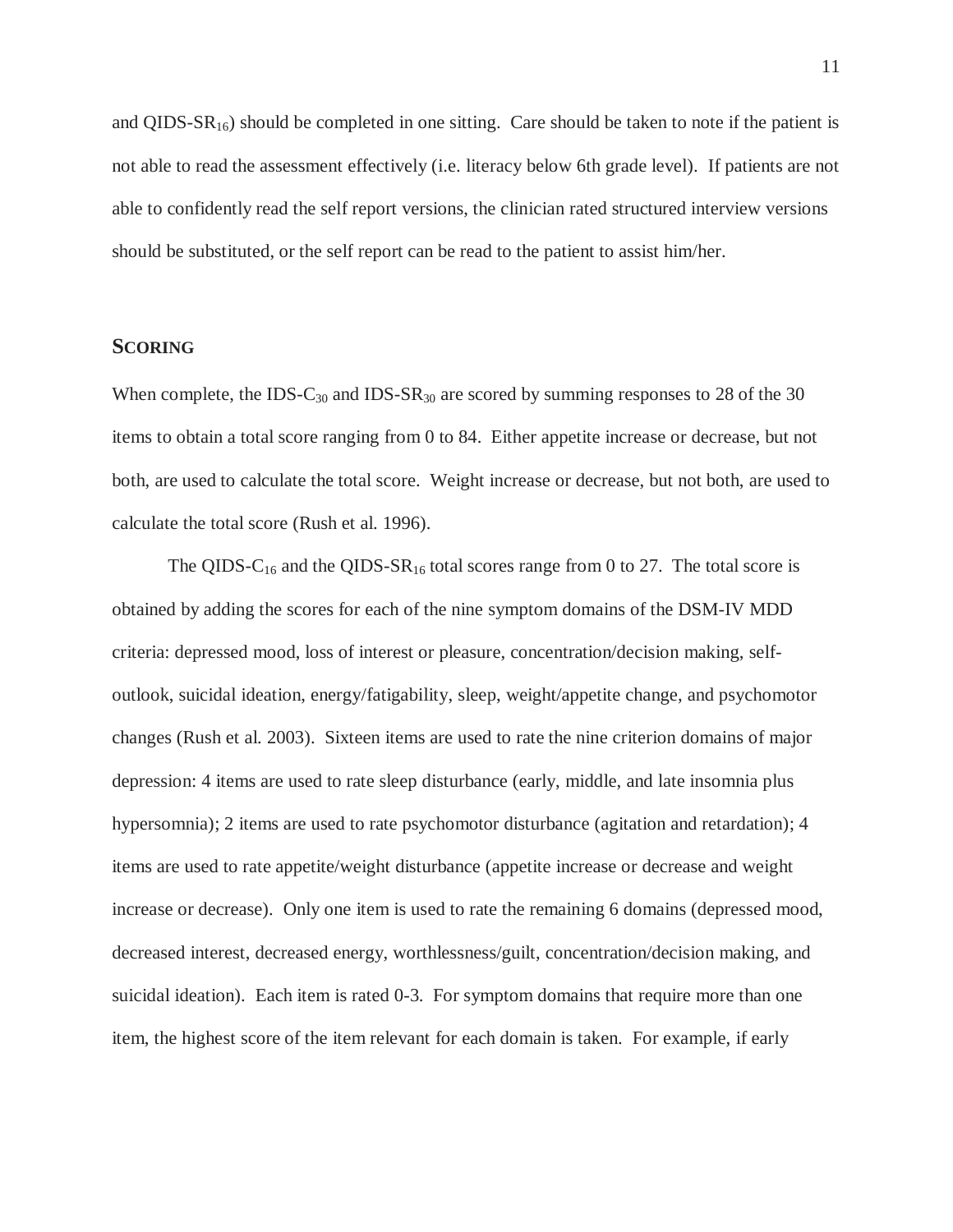insomnia is 0, middle insomnia is 1, late insomnia is 3, and hypersomnia is 0, the sleep disturbance domain is rated 3. The total score ranges from 0-27. See Table 2.

### **INTERPRETATION**

See Table 3 below.

See Table 4 below.

# **SCALES AND TRANSLATIONS AVAILABLE**

See Table 5 below.

# **LIMITATIONS**

The IDS and QIDS are currently being evaluated in adolescents, and in the elderly, as well as in patients with severe general medical conditions. While being well accepted in both clinical and research settings, the IDS and QIDS have only recently begun to be utilized as an outcome measure in industry sponsored randomized placebo controlled clinical trials.

# **MORE INFORMATION**

Current translations of the pencil and paper versions of the IDS and QIDS are available at no cost to clinicians and researchers. Copies may be downloaded from this site and used without permission. The IDS and QIDS are available in an automated telephone-administered format (IVR) exclusively licensed to Health Technology Systems. Those wishing to consider the IVR versions should contact: *Healthcare Technology Systems, Inc., 7617 Mineral Point Road, Suite 300, Madison, Wisconsin, 53717. tel. 608-827-2419 or 800-316-2414; e-mail*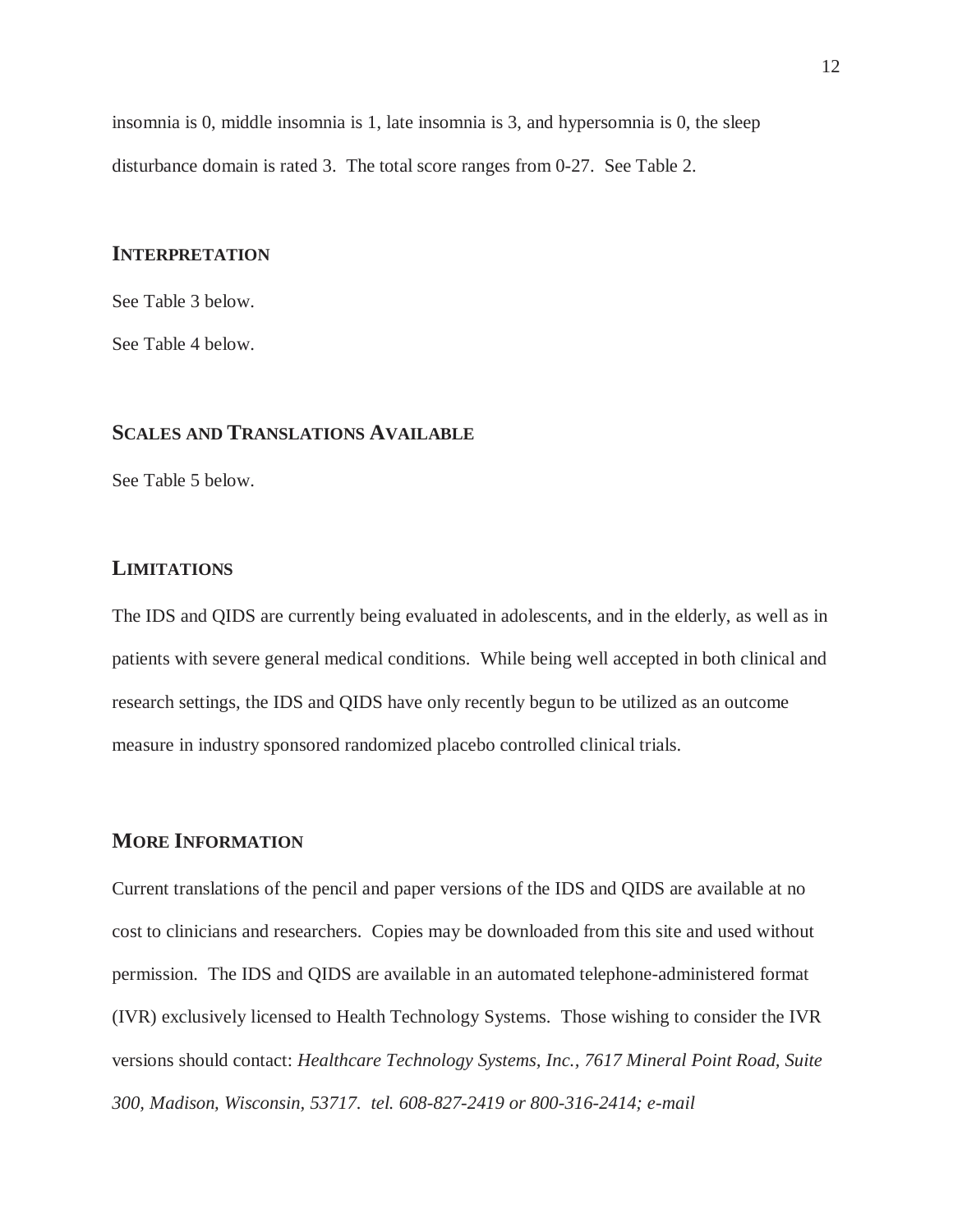*clys@healthtechsys. com.*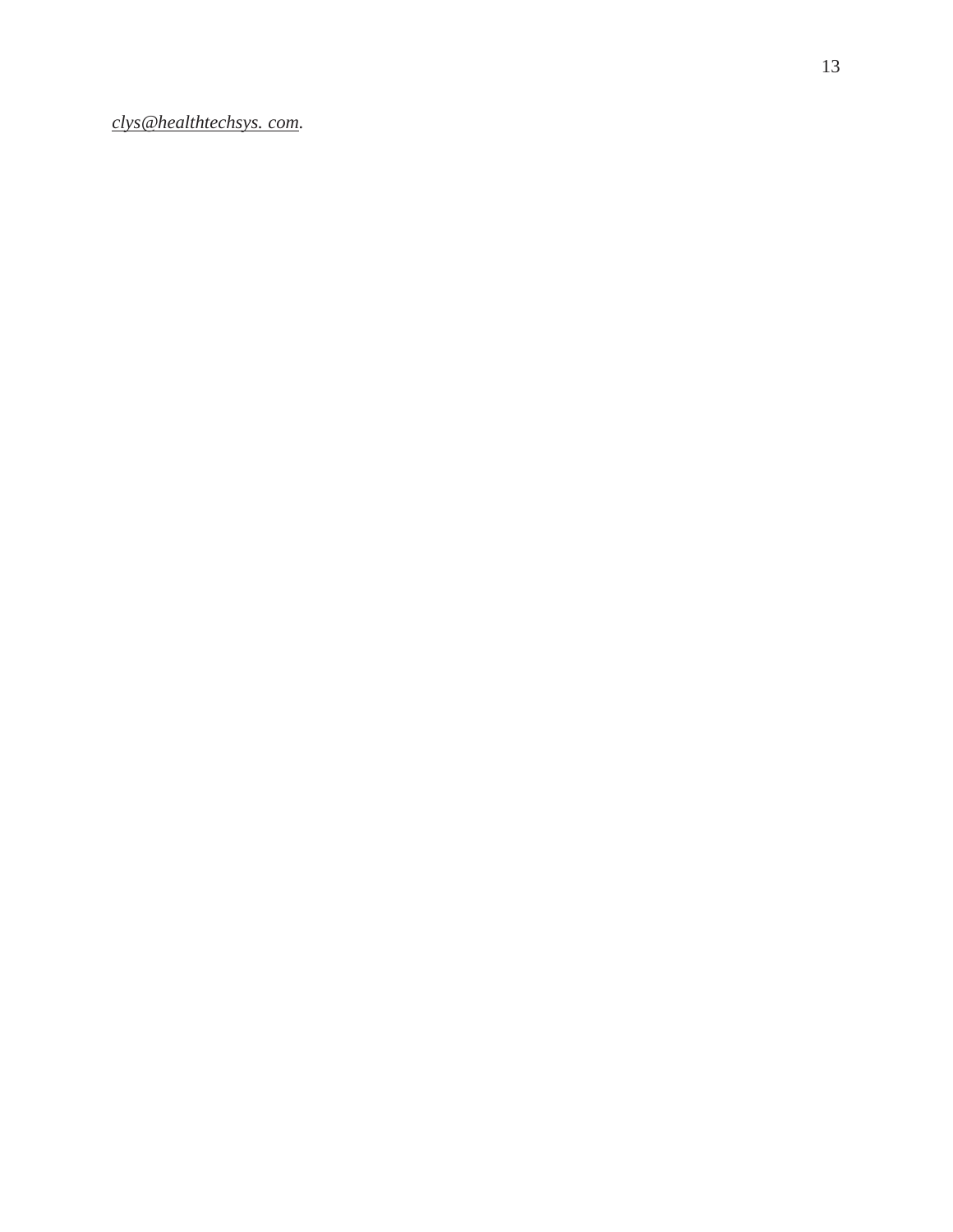| <b>Author</b>         | IDS-<br>$C_{30}$ | IDS-<br>$SR_{30}$ | QIDS-<br>$C_{16}$ | QIDS-<br>$SR_{16}$ | MDD    | <b>Minor</b><br>DD | <b>Dys</b> | <b>Bipolar</b> | <b>Normal</b> | <b>Sample</b><br><b>Size</b> |
|-----------------------|------------------|-------------------|-------------------|--------------------|--------|--------------------|------------|----------------|---------------|------------------------------|
| Rush et al. 1986      | $\ast$           | $\ast$            |                   |                    | $\ast$ |                    |            | $\ast$         | $\ast$        | $n = 289$                    |
| Rush et al. 1987      | $\ast$           | $\ast$            |                   |                    | $\ast$ |                    |            |                |               | $n=57$                       |
| Tondo et al. 1988     | $\ast$           | $\ast$            |                   |                    | $\ast$ |                    |            |                |               | $n=86$                       |
| Domken et al. 1994    | $\ast$           | $\ast$            |                   |                    | $\ast$ |                    |            |                |               | $n = 48$                     |
| Rush et al. 1996      | $\ast$           | $\ast$            |                   |                    | $\ast$ |                    |            |                | $\ast$        | $n = 552$                    |
| Gullion and Rush 1998 | $\ast$           | $\ast$            |                   |                    | $\ast$ |                    |            |                |               | $n = 324$                    |
| Jenkins et al. 1998   | $\ast$           |                   |                   |                    | $\ast$ |                    |            |                | $\ast$        | $n = 52$                     |
| Rush et al. 1998      | $\ast$           | $\ast$            | $\ast$            | $\ast$             | $\ast$ |                    |            |                |               | $n=122$                      |
| Corruble et al. 1999  | $\ast$           | $\ast$            |                   |                    | $\ast$ |                    |            |                |               | $n=68$                       |
| Biggs et al. 2000     | $\ast$           | $\ast$            |                   |                    | $\ast$ |                    |            |                |               | $n=62$                       |
| Boyer et al. 2000     | $\ast$           |                   |                   |                    | $\ast$ |                    |            |                |               | $n=140$                      |
| Denicoff et al. 2000  | $\ast$           |                   |                   |                    |        |                    |            | $\ast$         |               | $n=270$                      |
| Post et al. 2001      | $\ast$           |                   |                   |                    |        |                    |            | $\ast$         |               | $n=64$                       |
| Trivedi et al. 2001   | $\ast$           | $\ast$            |                   |                    | $\ast$ |                    |            |                |               | $n=993$                      |
| Suris et al. 2001     | $\ast$           | $\ast$            |                   |                    | $\ast$ |                    |            |                |               | $n=32$                       |
| Yonkers et al. 2001   | $\ast$           |                   |                   |                    | $\ast$ |                    |            |                | $\ast$        | $n = 802$                    |
| Mamber et al. 2003    |                  | $\ast$            |                   |                    | $\ast$ |                    |            |                |               | $n = 484$                    |
| Suppes et al. 2002    | $\ast$           |                   |                   |                    |        |                    |            | $\ast$         |               | $n = 12$                     |
| Nina et al. 2002      |                  | $\ast$            |                   |                    |        | $\ast$             |            |                |               | $n = 681$                    |
| Rappaport et al. 2002 | $\ast$           |                   |                   |                    |        | $\ast$             |            |                |               | $n=226$                      |
| Kessler et al. 2003   |                  |                   |                   | $\ast$             | $\ast$ |                    |            |                |               | $n=514$                      |
| Rush et al. 2003      | $\ast$           | $\ast$            | $\ast$            | $\ast$             | $\ast$ |                    |            |                |               | $n=596$                      |
| Judd et al. 2004      | $\ast$           |                   |                   |                    |        | $\ast$             |            |                |               | $n=162$                      |
| Trivedi et al. 2004   | $\ast$           | $\ast$            | $\ast$            | $\ast$             | $\ast$ |                    |            | $\ast$         |               | $n = 954$                    |
| Trivedi et al. 2004   | $\ast$           | $\ast$            |                   |                    | $\ast$ |                    |            |                |               | $n=350$                      |
| Rush et al. 2004      | $\ast$           |                   |                   |                    | $\ast$ |                    |            |                |               | $n=118$                      |

**TABLE 1. Selected Publications Using the IDS-SR30, IDS-C30, QIDS-SR16, or QIDS-C16**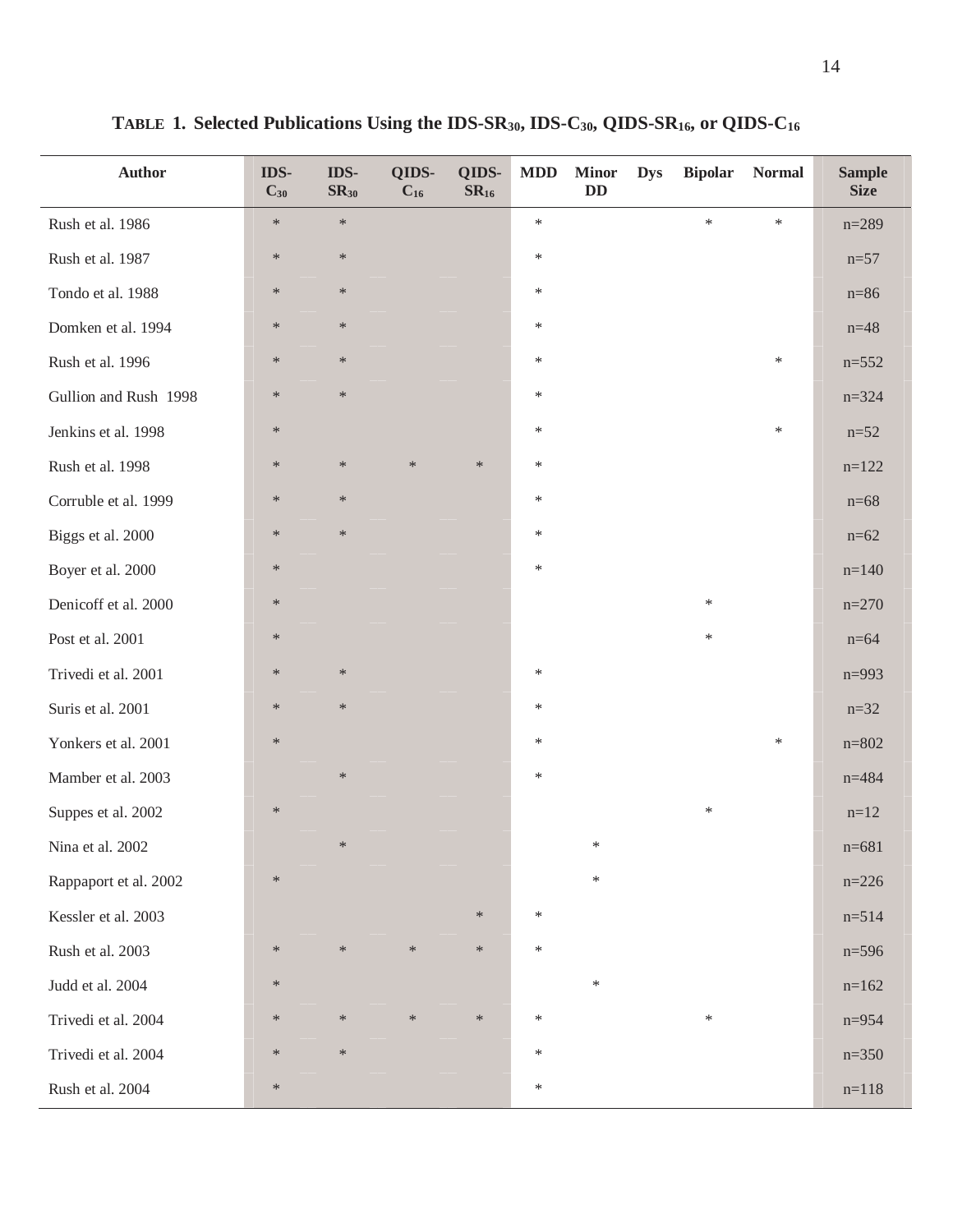| Fava et al. 2004     | $\ast$ | $\ast$ | $\ast$ | $\ast$ |        | $n=1450$ |
|----------------------|--------|--------|--------|--------|--------|----------|
| Yates et al. 2004    | $\ast$ | $\ast$ | $\ast$ | $\ast$ |        | $n=1500$ |
| Zisook et al. 2004   | $\ast$ | $\ast$ |        | $\ast$ |        | $n=1500$ |
| Rush et al. 2005     |        | $\ast$ | $\ast$ | $\ast$ | $\ast$ | $n=602$  |
| Perlis et al. 2005   | $\ast$ | $\ast$ |        | $\ast$ |        | $n=1456$ |
| Gaynes et al. 2005   | $\ast$ |        |        | $\ast$ |        | $n=1500$ |
| Rush et al. in press |        | $\ast$ | $\ast$ | $\ast$ |        | $n=1500$ |

Note. IDS-C<sub>30</sub> (Inventory of Depressive Symptoms-Clinician rated, 30 item); IDS-C<sub>30</sub> (Inventory of Depressive Symptoms-Self Report, 30 item); QIDS-C<sub>16</sub> (Quick Inventory of Depressive Symptoms-Clinician rated, 16 item); QIDS-C<sub>16</sub> (Quick Inventory of Depressive Symptoms-Self Report, 16 item), MDD (Major Depressive Disorder), Minor DD (Minor Depressive Disorder), Dys (Dysthymia), Bipolar (Bipolar Disorder), Normal (non clinically depressed controls).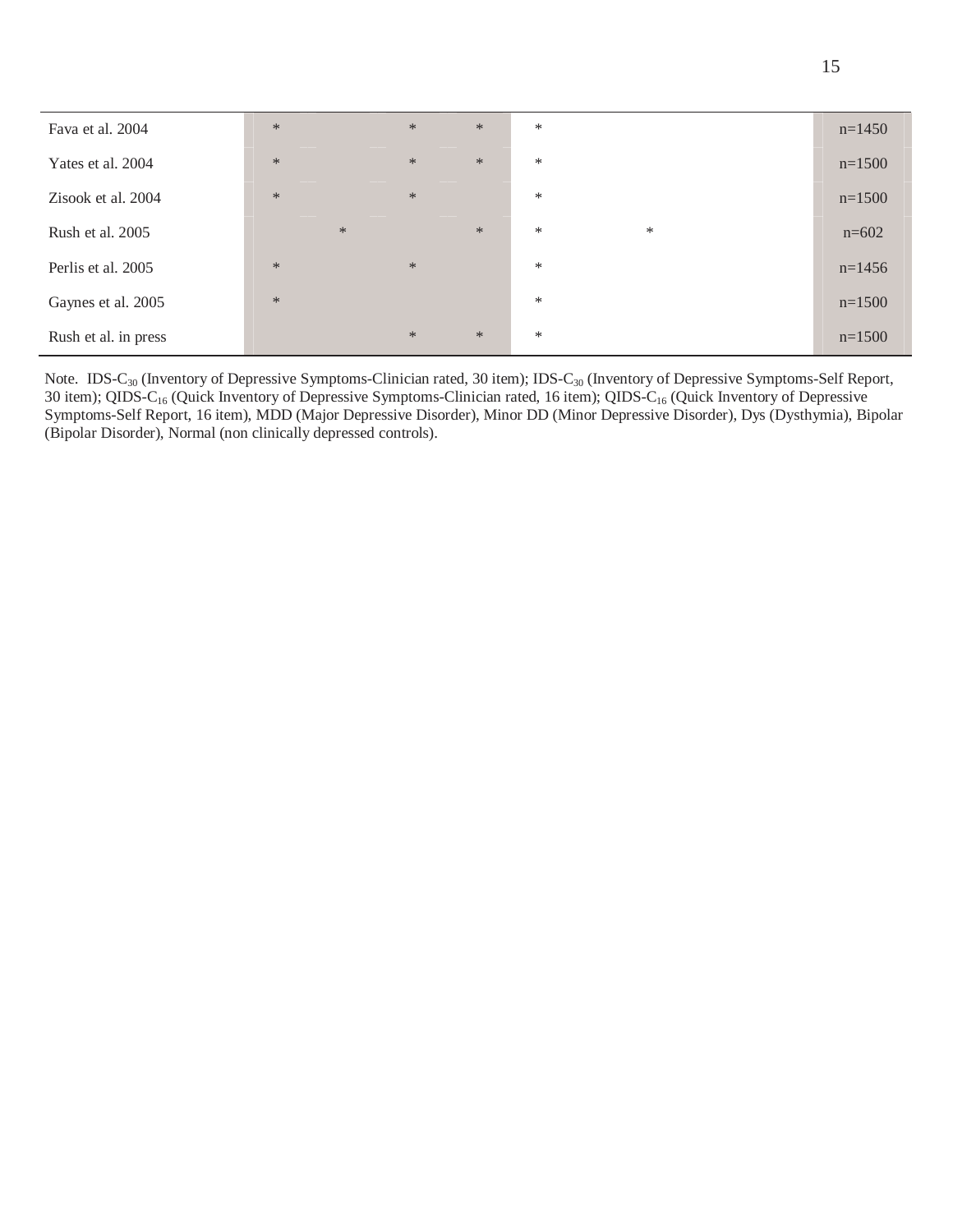## **TABLE 2. Scoring IDS-SR30, IDS-C30, QIDS-SR16, QIDS-C16**

#### **IDS-C30 and IDS-SR30**

1. Score 28 of the 30 items.

 Score either item 11 or 12, score only one of the items do not score both items. Score either item 13 or 14, score only one of the items do not score both items. If both items 11 and 12 (or 13 and 14) are completed, score the highest of the two items.

2. Add the scores of the 28 items ( 28 of the 30 items) to obtain the total score. Total scores range from 0-84.

## **QIDS-C16 and QIDS-SR16**

- 1. Enter the highest score on any 1 of the 4 sleep items (items 1 to 4). Enter the highest score on any 1 of the 4 weight items (items 6 to 9). Enter the highest score on either of the 2 psychomotor items (15 and 16).
- 2. There will be one score for each of the nine MDD symptom domains.
- 3. Add the scores of the of the 9 items (sleep, weight, psychomotor changes, depressed mood, decreased interest, fatigue, guilt, concentration, and suicidal ideation) to obtain the total score. Total scores range from 0-27.

Note. IDS-C<sub>30</sub> (Inventory of Depressive Symptoms-Clinician rated, 30 item); IDS-C<sub>30</sub> (Inventory of Depressive Symptoms-Self Report, 30 item); QIDS-C<sub>16</sub> (Quick Inventory of Depressive Symptoms-Clinician rated, 16 item); QIDS-C<sub>16</sub> (Quick Inventory of Depressive Symptoms-Self Report, 16 item).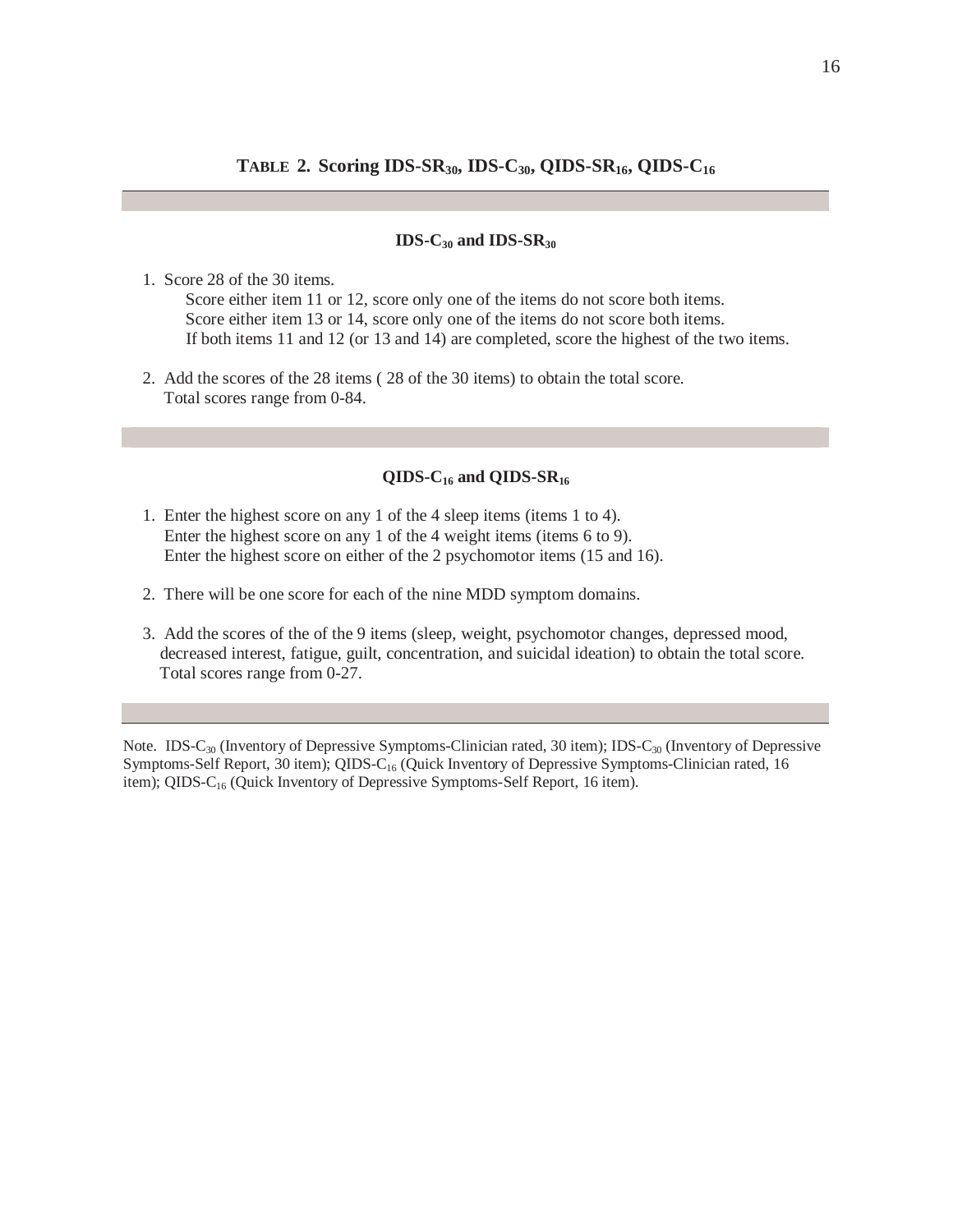| Severity <sup>1</sup>       | $IDS-SR30$     | $QIDS-SR_{16}$   | H RSD <sub>17</sub> | H RSD <sub>21</sub> | H RSD <sub>24</sub> |
|-----------------------------|----------------|------------------|---------------------|---------------------|---------------------|
| $\overline{0}$              | $0 - 3$        | $\overline{0}$   | $\overline{0}$      | $0 - 1$             | $0 - 1$             |
| $\boldsymbol{0}$            | $4 - 5$        | $\,1$            | $1 - 2$             | $\overline{c}$      | $\overline{2}$      |
| $\boldsymbol{0}$            | $\overline{6}$ | $\sqrt{2}$       | $\overline{3}$      | $\mathfrak{Z}$      | $3 - 4$             |
| $\boldsymbol{0}$            | $7 - 8$        | $\mathfrak{Z}$   | $\overline{4}$      | $\overline{4}$      | $\mathfrak{S}$      |
| $\boldsymbol{0}$            | $9 - 11$       | $\sqrt{4}$       | $5 - 6$             | $5 - 6$             | $6 - 7$             |
| $\boldsymbol{0}$            | $12 - 13$      | $\sqrt{5}$       | $\boldsymbol{7}$    | $7 - 8$             | $8 - 9$             |
| $\,1$                       | $14 - 16$      | $\sqrt{6}$       | $8\,$               | 9                   | $10 - 11$           |
| $\,1$                       | $17 - 18$      | $\boldsymbol{7}$ | $9 - 10$            | $10\,$              | $12\,$              |
| $\,1$                       | $19 - 21$      | $8\,$            | $11\,$              | $11 - 12$           | $13 - 14$           |
| $\,1\,$                     | $22 - 23$      | 9                | 12                  | 13                  | $15 - 16$           |
| $\mathbf{1}$                | $24 - 25$      | 10               | 13                  | $14 - 15$           | $17 - 18$           |
| $\overline{2}$              | $26 - 28$      | 11               | $14 - 15$           | 16                  | 19                  |
| $\overline{c}$              | $29 - 30$      | 12               | 16                  | $17\,$              | $20 - 21$           |
| $\sqrt{2}$                  | $31 - 33$      | 13               | $17\,$              | $18 - 19$           | $22 - 23$           |
| $\overline{2}$              | $34 - 36$      | 14               | $18 - 19$           | $20 - 21$           | $24 - 25$           |
| $\sqrt{2}$                  | $37 - 38$      | 15               | $18 - 19$           | $22\,$              | $26\,$              |
| $\ensuremath{\mathfrak{Z}}$ | $39 - 40$      | 16               | $20\,$              | 23                  | $27 - 28$           |
| $\mathfrak{Z}$              | $41 - 43$      | $17\,$           | $21 - 22$           | $24 - 25$           | $29 - 30$           |
| $\mathfrak 3$               | $44 - 45$      | 18               | 23                  | 26                  | $31 - 32$           |
| $\mathfrak 3$               | $46 - 47$      | 19               | $24\,$              | 27                  | 33                  |
| $\mathfrak{Z}$              | 48             | 20               | 25                  | 28                  | 34                  |
| $\sqrt{4}$                  | $49 - 53$      | 21               | $26 - 27$           | $29 - 31$           | $35 - 38$           |
| $\sqrt{4}$                  | $54 - 55$      | 22               | 28                  | 32                  | 39                  |
| $\overline{4}$              | $56 - 58$      | $23\,$           | $29\,$              | $33 - 34$           | $40 - 41$           |
| $\overline{4}$              | $59 - 61$      | 24               | $30 - 31$           | $35 - 36$           | $42 - 44$           |
| $\overline{4}$              | $62 - 24$      | 25               | 32                  | $37 - 38$           | $45 - 46$           |
| $\sqrt{4}$                  | $65 - 67$      | $26\,$           | $33 - 35$           | $39 - 41$           | $47 - 49$           |
| $\overline{4}$              | $68 - 84$      | $27\,$           | $36 - 52$           | $42 - 64$           | $50 - 75$           |

**TABLE 3. Conversion Between IDS-SR30 and QIDS-SR16, Total Scores**  and HRSD<sub>17,</sub> HRSD<sub>21</sub> and HRSD<sub>24</sub> Total Scores Using IRT Analysis

1 Severity of Depression. 0=None, 1=Mild, 2=Moderate, 3=Severe, 4=Very Severe.

Note. IDS-SR<sub>30</sub> (Inventory of Depressive Symptoms-Self Report, 30 item); QIDS-SR<sub>16</sub> (Quick Inventory of Depressive Symptoms-Self Report, 16 item); HRSD (Hamilton Rating Scale for Depression, 17, 21, 24 item). Derived from Rush et al. 2003.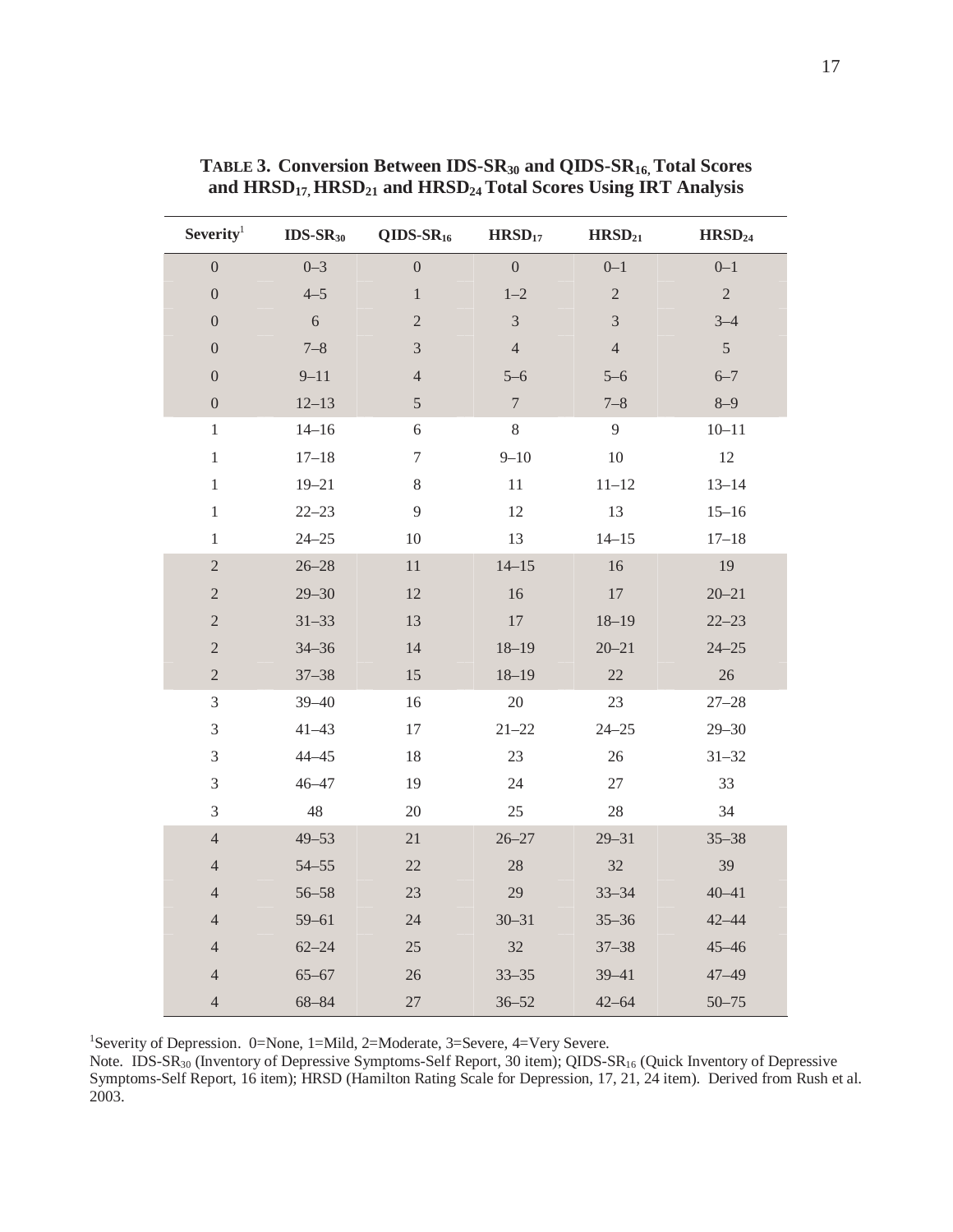| $S$ everity <sup>1</sup> | $IDS-C_{30}$   |           |                  | $IDS-SR_{30}$ QIDS-C <sub>16</sub> QIDS-SR <sub>16</sub> HRSD <sub>17</sub> HRSD <sub>21</sub> HRSD <sub>24</sub> |                 |                |                 | <b>MADRS</b>     | <b>BDI</b>       |
|--------------------------|----------------|-----------|------------------|-------------------------------------------------------------------------------------------------------------------|-----------------|----------------|-----------------|------------------|------------------|
| $\overline{0}$           | $\overline{0}$ | $0 - 3$   | $\boldsymbol{0}$ | $\overline{0}$                                                                                                    | $\overline{0}$  | $0 - 1$        | $0 - 1$         | $\overline{0}$   | $\boldsymbol{0}$ |
| $\boldsymbol{0}$         | $\mathbf{1}$   | $4 - 5$   | $\mathbf{1}$     | $\mathbf{1}$                                                                                                      | $1 - 2$         | $\overline{2}$ | $\overline{2}$  |                  |                  |
| $\boldsymbol{0}$         | $\mathbf{1}$   | 6         | $\overline{2}$   | $\overline{2}$                                                                                                    | $\overline{3}$  | $\overline{3}$ | $3 - 4$         |                  |                  |
| $\boldsymbol{0}$         | $7 - 8$        | $7 - 8$   | $\mathfrak{Z}$   | 3                                                                                                                 | $\overline{4}$  | $\overline{4}$ | $5\overline{)}$ |                  |                  |
| $\boldsymbol{0}$         | $9 - 10$       | $9 - 11$  | $\overline{4}$   | $\overline{\mathcal{L}}$                                                                                          | $5 - 6$         | $5 - 6$        | $6 - 7$         |                  |                  |
| $\boldsymbol{0}$         | 11             | $12 - 13$ | 5                | $\sqrt{5}$                                                                                                        | $7\phantom{.0}$ | $7 - 8$        | $8 - 9$         | $6\,$            | $\boldsymbol{9}$ |
| $\mathbf{1}$             | $12 - 15$      | $14 - 16$ | $\sqrt{6}$       | $\sqrt{6}$                                                                                                        | $8\,$           | 9              | $10 - 11$       | $\boldsymbol{7}$ | $10\,$           |
| $\,1$                    | $16-17$        | $17 - 18$ | $\boldsymbol{7}$ | $\tau$                                                                                                            | $9 - 10$        | $10\,$         | 12              |                  |                  |
| $\mathbf{1}$             | 18-20          | $19 - 21$ | $\,8\,$          | $8\,$                                                                                                             | 11              | $11 - 12$      | $13 - 14$       |                  |                  |
| $\mathbf{1}$             | $21 - 22$      | $22 - 23$ | $\overline{9}$   | $\mathbf{9}$                                                                                                      | 12              | 13             | $15 - 16$       |                  |                  |
| $\mathbf{1}$             | 23             | $24 - 25$ | 10               | $10\,$                                                                                                            | 13              | $14 - 15$      | $17 - 18$       | 19               | 18               |
| $\sqrt{2}$               | $24 - 27$      | $26 - 28$ | 11               | $11\,$                                                                                                            | $14 - 15$       | 16             | 19              | $20\,$           | 19               |
| $\overline{c}$           | 28-29          | $29 - 30$ | 12               | 12                                                                                                                | 16              | 17             | $20 - 21$       |                  |                  |
| $\mathbf{2}$             | $30 - 32$      | $31 - 33$ | 13               | 13                                                                                                                | 17              | $18 - 19$      | $22 - 23$       |                  |                  |
| $\mathbf{2}$             | $33 - 35$      | $34 - 36$ | 14               | 14                                                                                                                | $18 - 19$       | $20 - 21$      | $24 - 25$       |                  |                  |
| $\overline{2}$           | 36             | $37 - 38$ | 15               | 15                                                                                                                | $18 - 19$       | 22             | 26              | 34               | 29               |
| 3                        | 37-39          | $39 - 40$ | 16               | 16                                                                                                                | 20              | 23             | $27 - 28$       | 35               | $30\,$           |
| 3                        | $40 - 41$      | $41 - 43$ | 17               | 17                                                                                                                | $21 - 22$       | $24 - 25$      | $29 - 30$       |                  |                  |
| 3                        | $42 - 43$      | $44 - 45$ | 18               | 18                                                                                                                | 103             | 26             | $31 - 32$       |                  |                  |
| 3                        | 44-45          | $46 - 47$ | 19               | 19                                                                                                                | 24              | 27             | 33              |                  |                  |
| 3                        | 46             | 48        | $20\,$           | 20                                                                                                                | 25              | 28             | 34              |                  |                  |
| $\overline{4}$           | $47 - 51$      | $49 - 53$ | $21\,$           | 21                                                                                                                | $26 - 27$       | $29 - 31$      | $35 - 38$       |                  |                  |
| $\overline{4}$           | $52 - 53$      | $54 - 55$ | $22\,$           | $22\,$                                                                                                            | 28              | 32             | 39              |                  |                  |
| $\overline{4}$           | 54-56          | $56 - 58$ | 23               | 23                                                                                                                | 29              | $33 - 34$      | $40 - 41$       |                  |                  |
| $\overline{4}$           | 57-59          | $59 - 61$ | 24               | $24\,$                                                                                                            | $30 - 31$       | $35 - 36$      | $42 - 44$       |                  |                  |
| $\overline{4}$           | $60 - 62$      | $62 - 24$ | 25               | $25\,$                                                                                                            | 32              | $37 - 38$      | $45 - 46$       |                  |                  |
| $\overline{4}$           | $63 - 65$      | $65 - 67$ | $26\,$           | $26\,$                                                                                                            | $33 - 35$       | $39 - 41$      | $47 - 49$       |                  |                  |
| $\overline{4}$           | 66-84          | 68-84     | $27\,$           | 27                                                                                                                | $36 - 52$       | $42 - 64$      | $50 - 75$       | 60               | 63               |

**TABLE 4. Estimated Comparisons of Total Scores** 

1 Severity of Depression. 0=None, 1=Mild, 2=Moderate, 3=Severe, 4=Very Severe.

Note. IDS-C<sub>30</sub> (Inventory of Depressive Symptoms-Clinician rated, 30 item); IDS-SR<sub>30</sub> (Inventory of Depressive Symptoms-Self Report, 30 item); QIDS-C<sub>16</sub> (Quick Inventory of Depressive Symptoms-Clinician rated, 16 item); QIDS-SR16 (Quick Inventory of Depressive Symptoms-Self Report, 16 item); HRSD (Hamilton Rating Scale for Depression, 17, 21, 24 item); MADRS (Montgomery Asberg Depression Rating Scale), Beck Depression Inventory (BDI). Adapted from (Rush et al. 2003, Trivedi et al. 2004).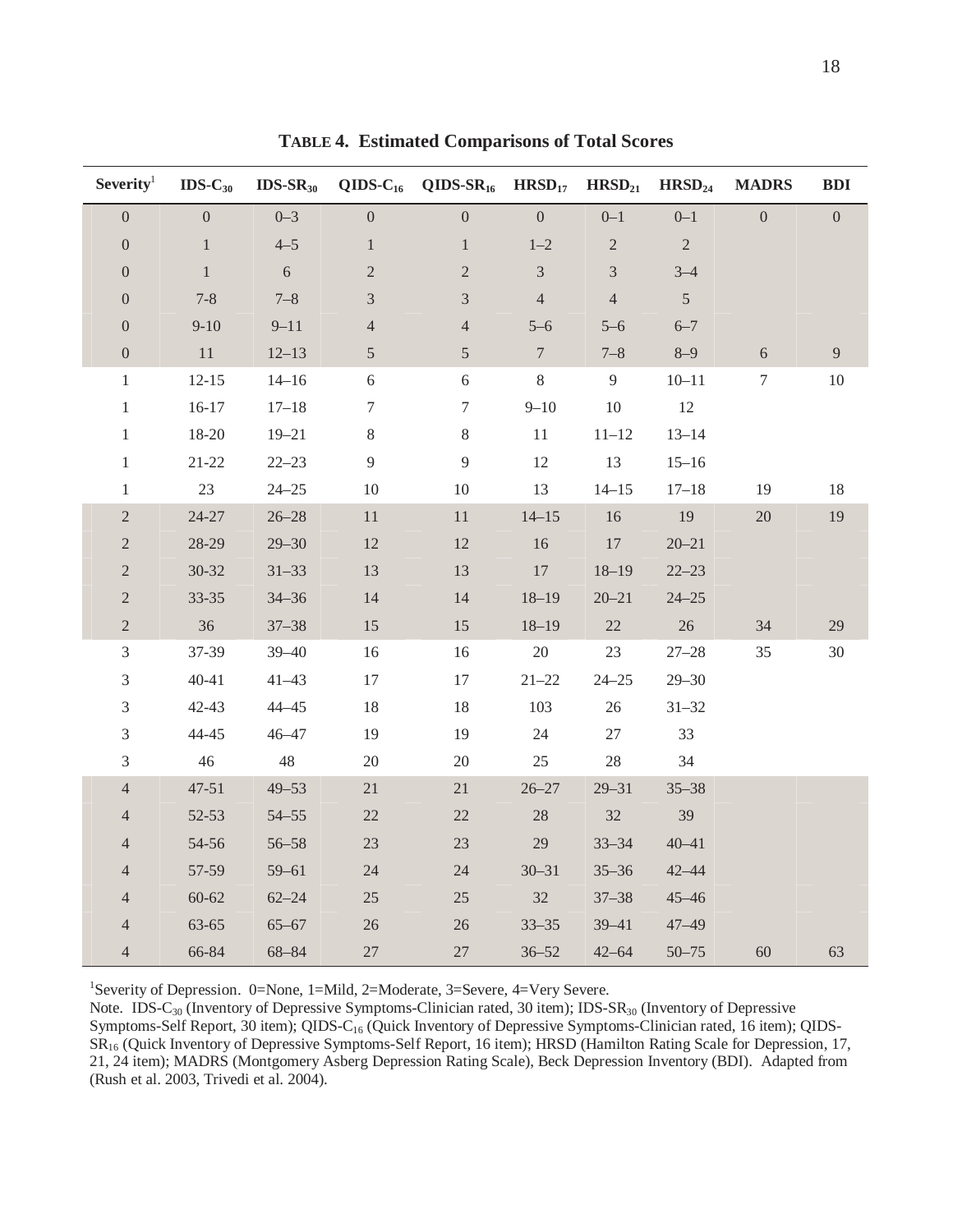# **TABLE 5. Scales and Translations Available**

#### **ENGLISH**

English IDS- $C_{30*}$ English IDS- $SR<sub>30</sub>$ English QIDS-SR<sub>16</sub> English QIDS-C<sub>16\*</sub>

English Combined  $HRSD_{17}$  & IDS-C<sub>30</sub> English Combined  $HRSD_{17}$  & QIDS-C<sub>16\*</sub>

> <sup>a</sup>English (Australia) IDS-C<sub>30</sub><br><sup>a</sup>English (Australia) IDS-SP <sup>a</sup>English (Australia) IDS-SR<sub>30</sub>  ${}^{\text{a}}$ English (Canada) IDS-SR<sub>30</sub>  ${}^{\text{a}}$ English (Singapore) IDS-C<sub>30</sub>  ${}^{\text{a}}$ English (Singapore) IDS-SR<sub>30</sub>  ${}^{\text{a}}$ English (Taiwan) IDS-C<sub>30</sub>  ${}^{\text{a}}$ English (Taiwan) IDS-SR<sub>30</sub>

#### **CHINESE**

<sup>a</sup>Chinese (Singapore) IDS-C<sub>30</sub><br><sup>a</sup>Chinese (Singapore) IDS-SP  ${}^{\text{a}}$ Chinese (Singapore) IDS-SR<sub>30</sub> <sup>a</sup>Chinese (Taiwan) IDS- $C_{30}$  ${}^{\text{a}}$ Chinese (Taiwan) IDS-SR<sub>30</sub>

#### **DANISH**

 $e^{\text{t}}$ Danish IDS-C<sub>30</sub>  $^{\circ}$ Danish IDS-SR<sub>30</sub>

#### **DUTCH**

 $e^{\text{c}}$ Dutch IDS-C<sub>30</sub><br> $e^{\text{c}}$ Dutch IDS-S<sub>D</sub>  $^{\circ}$ Dutch IDS-SR<sub>30</sub>  $b$ Dutch QIDS-SR<sub>16</sub>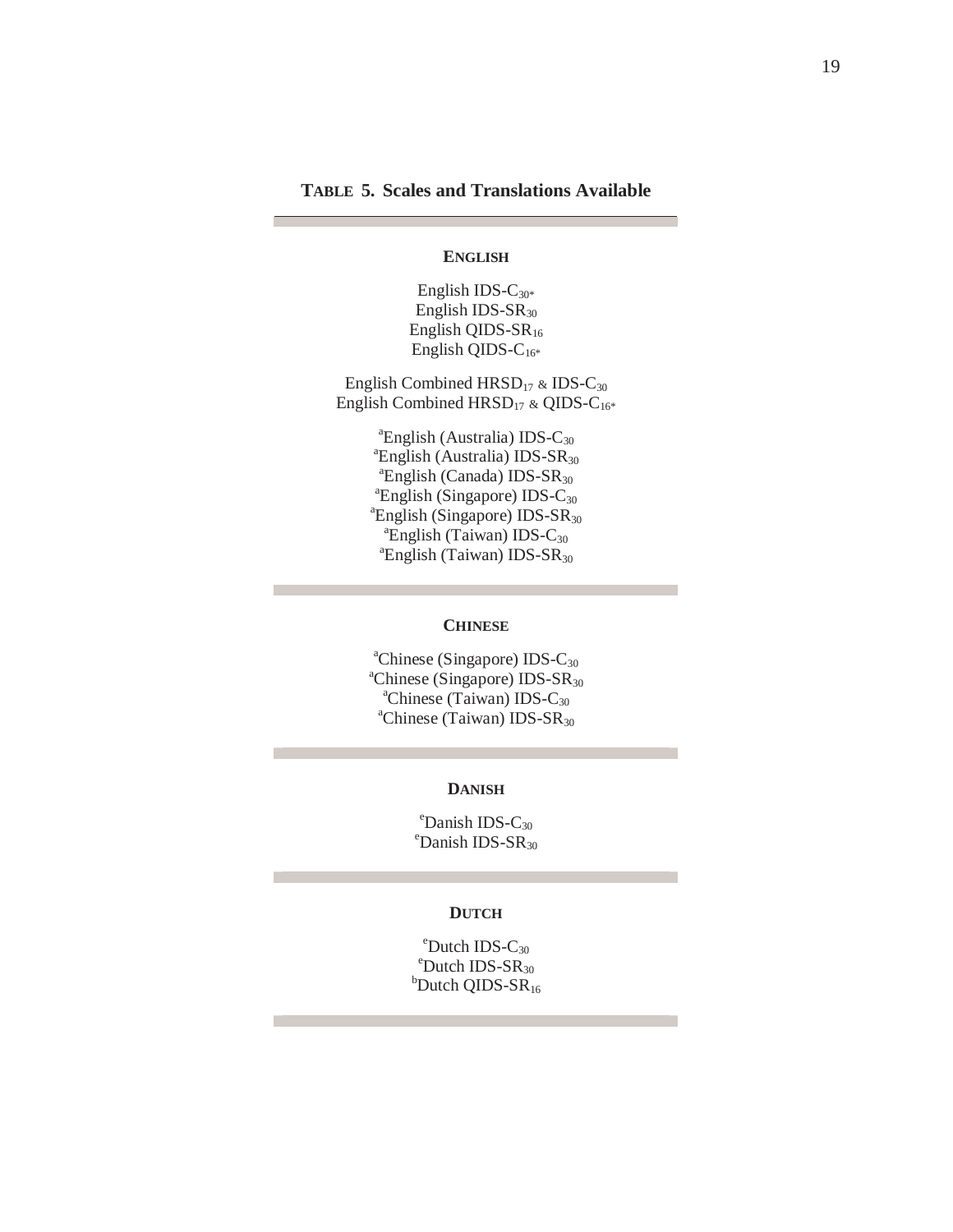## **FRENCH**

 $n_{\text{Erench}}$  IDS-C<sub>30</sub> <sup>a</sup>French IDS-SR<sub>30</sub>  ${}^{b}$ French QIDS-SR<sub>16</sub>  ${}^{b}$ French (Belgian) QIDS-SR<sub>16</sub>

# **GERMAN**

 $\frac{a}{2}$ German IDS-C<sub>30</sub>  ${}^{\text{a}}$ German IDS-SR<sub>30</sub>  $b$ German QIDS-S $R_{16}$ 

#### **ITALIAN**

<sup>e</sup>Italian IDS-SR<sub>30</sub>  $^{\rm b}$ Italian QIDS-SR<sub>16</sub>

### **NORWEGIAN**

<sup>a</sup>Norwegian IDS-C<sub>30</sub><br><sup>a</sup>Norwegian IDS-SP <sup>a</sup>Norwegian IDS-SR<sub>30</sub>

#### **PORTUGUESE**

 $a_{\text{Portuguese}}$  (Brazil) IDS-C<sub>30</sub><br> $a_{\text{Portuguese}}$  (Brazil) IDS-SD  ${}^{a}$ Portuguese (Brazil) IDS-SR<sub>30</sub>

## **RUSSIAN**

<sup>b</sup>Russian QIDS-SR<sub>16</sub>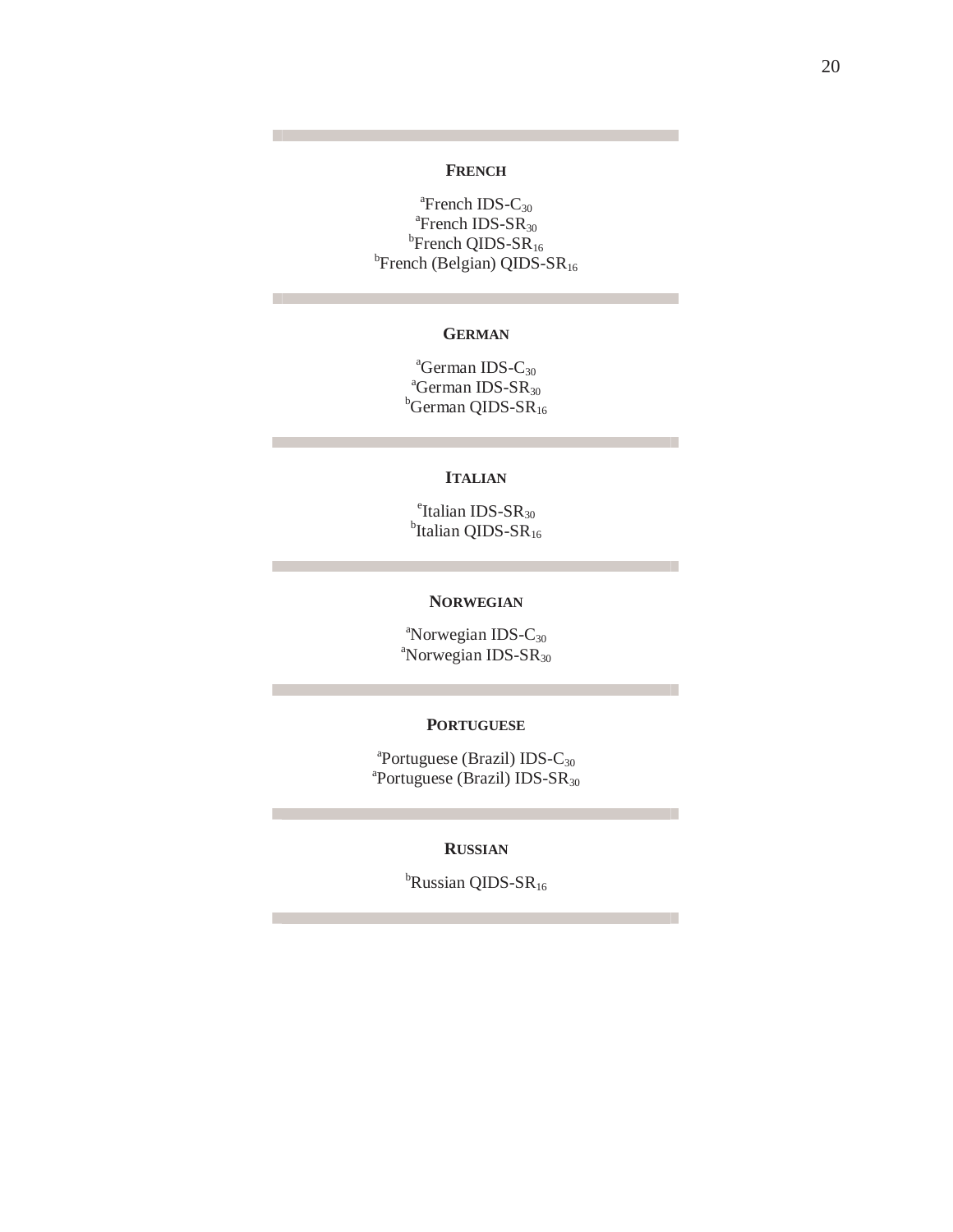### **SPANISH**

 ${}^c$ Spanish IDS-C<sub>30\*</sub>  $c$ Spanish IDS-SR<sub>30</sub>  $c$ Spanish QIDS-C<sub>16\*</sub>  ${}^{\rm c}$ Spanish QIDS-SR<sub>16</sub>

 $\frac{a}{2}$ Spanish (Mexico) IDS-C<sub>30</sub><br> $\frac{a}{2}$ Spanish (Mexico) IDS-SP  ${}^{a}$ Spanish (Mexico) IDS-SR<sub>30</sub>  ${}^{\text{a}}$ Spanish (Chile, Colombia, Peru, Venezuela) IDS-C<sub>30</sub>  ${}^{\text{a}}$ Spanish (Chile, Colombia, Peru, Venezuela) IDS-SR<sub>30</sub>

> $\mathrm{d}^{\mathrm{d}}$ Spanish Combined IDS-C<sub>30</sub> & HRSD<sub>17</sub>  $\rm{d}$ Spanish Combined QIDS-C<sub>16</sub> & HRSD<sub>17</sub>

#### **SLOVAKIAN**

<sup>b</sup>Slovakian QIDS-SR<sub>16</sub>

#### **TURKISH**

 $\text{C}_{30}^{\text{e}}$ Turkish IDS-C<sub>30</sub>  $\mathrm{^{e}T}$ urkish IDS-SR<sub>30</sub>  $\mathrm{^{e}T}$ urkish QIDS-C<sub>16</sub>  $\mathrm{^{e}T}$ urkish QIDS-SR<sub>16</sub>

\*structured interview prompts available

<sup>a</sup>Merk and Co. translation, <sup>b</sup>Mapi Research Institute translation,  $\frac{1}{2}$ <sup>d</sup>STAR D. Translation technique: two forward TMAP, <sup>d</sup>STAR-D. Translation technique: two forward translations and one backward. <sup>e</sup>Individual translation. Additional translations will be posted as they become available.

Note. IDS-C<sub>30</sub> (Inventory of Depressive Symptoms-Clinician rated, 30 item); IDS-C<sub>30</sub> (Inventory of Depressive Symptoms-Self Report, 30 item); QIDS-C<sub>16</sub> (Quick Inventory of Depressive Symptoms-Clinician rated, 16 item); QIDS-C<sub>16</sub> (Quick Inventory of Depressive Symptoms-Self Report, 16 item).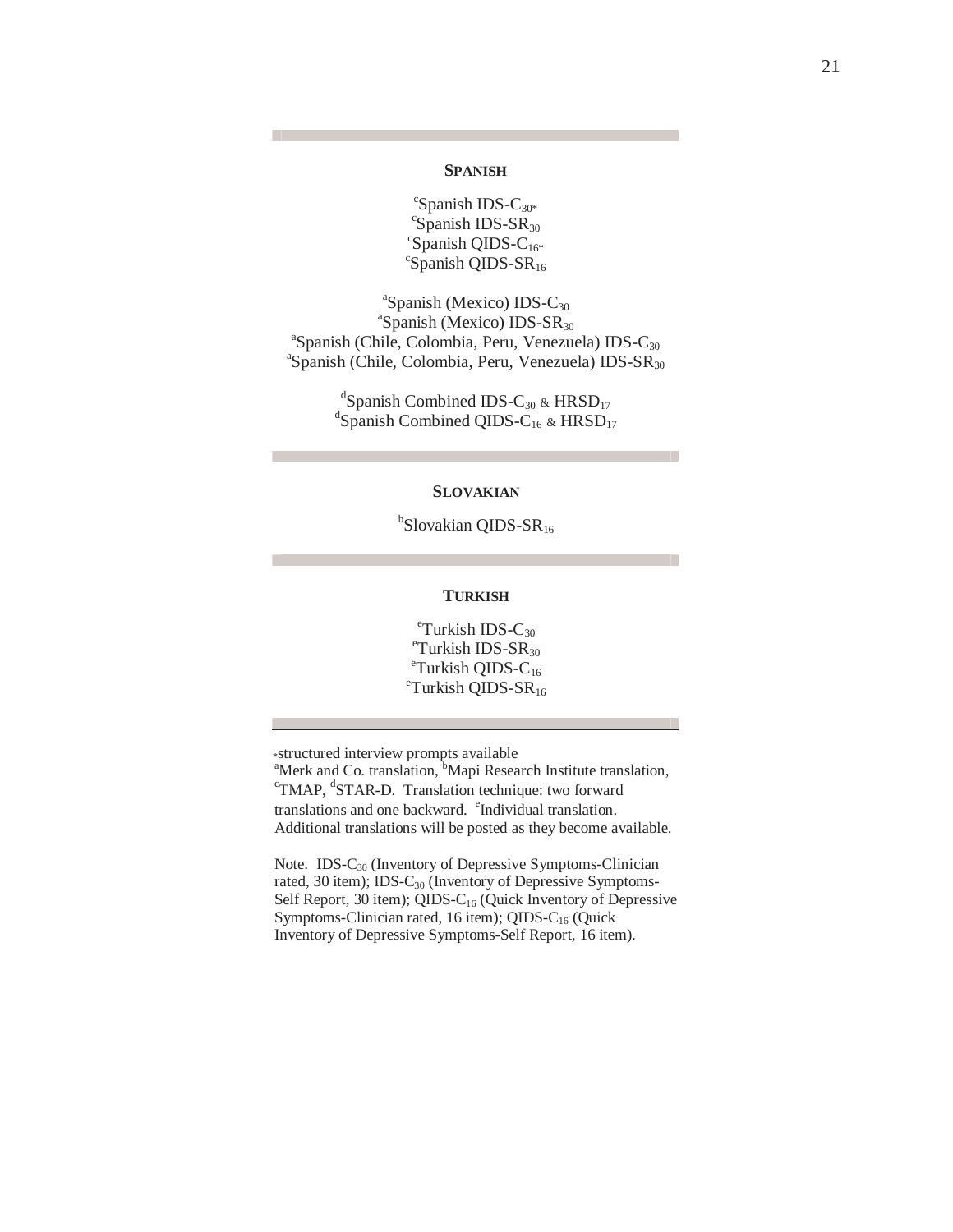# **REFERENCES**

- 1. American Psychiatric Association. Diagnostic and Statistical Manual of Mental Disorders, 4th edition (DSM-IV). Washington DC. 1994.
- 2. Beck, A.T., Steer, R.A., Ball, R., Ranieri, W. Comparison of Beck Depression Inventories IA and II in psychiatric outpatients. Journal of Personality Assessment, 67(3): 588-597, 1996.
- 3. Beck, A.T., Ward, C.H., Mendelson, M., Mock, J.E., and Erbaugh, J.K. An inventory for measuring depression. Archives of General Psychiatry, 4: 561-571, 1961.
- 4. Biggs, M.M., Shores-Wilson, K., Rush, A.J., Carmody, T.J., Trivedi, M.H., Crismon, M.L., Toprac, M.G. and Mason, M. A comparison of alternative assessments of depressive symptom severity: A pilot study. Psychiatry Research, 96:269-279, 2000.
- 5. Boyer, P., Tassin, J.P., Falissart, B., and Troy, S. Sequential improvement of anxiety, depression and anhedonia with sertraline treatment in patients with major depression. Journal of Clinical Pharmacy and Therapeutics, 25(5):363-371, 2000.
- 6. Brown, E.S., Khan, DA., Nejtek, V.A., Thomas, N.R. and Mahadi, S.F. Depressive symptoms and functioning in asthma patients. Primary Care Psychiatry, 6(4):155-161, 2001.
- 7. Carpenter, L.L., Yasmin, S., Price, L.H. A double-blind, placebo-controlled study of antidepressant augmentation with mirtazapine. Biological Psychiatry, 51:183-188, 2002.
- 8. Carroll, B.J., Feinberg, M., Smouse, P.E., Rawson, S.G., and Greden, J.F. The Carroll Rating Scale for depression, 1: Development, reliability and validity. British Journal of Psychiatry, 138:194-209, 1981.
- 9. Corruble, E., Legrand, J.M., Duret, C., Charles, G. and Guelfi, J.D. IDS-C and IDS-SR: Psychometric properties in depressed in-patients. Journal of Affective Disorders, 56:95-101, 1999.
- 10. Corruble, E., Legrand, J.M., Zvenigorowski, H., Duret, C. and Guelfi, J.D. Concordance between self-report and clinician's assessment of depression. Journal of Psychiatric Research, 33:457-465, 1999.
- 11. Cronbach, L. J. Coefficient alpha and the internal structure of tests. Psychometrika, 16:297 309, 1951.
- 12. Denicoff, K.D., Leverich, G.S., Nolen, W.A., Rush, A.J., McElroy, S.L., Keck, P.E., Suppes, T., Altshuler, L.L., Kupka, R., Frye, M.A., Hatef, J., Brotman, M.A. and Post, R.M. Validation of the prospective NIMH-Life-Chart Method (NIMH-LCM-p) for longitudinal assessment of bipolar illness. Psychological Medicine, 30(6):1391-1397, 2000.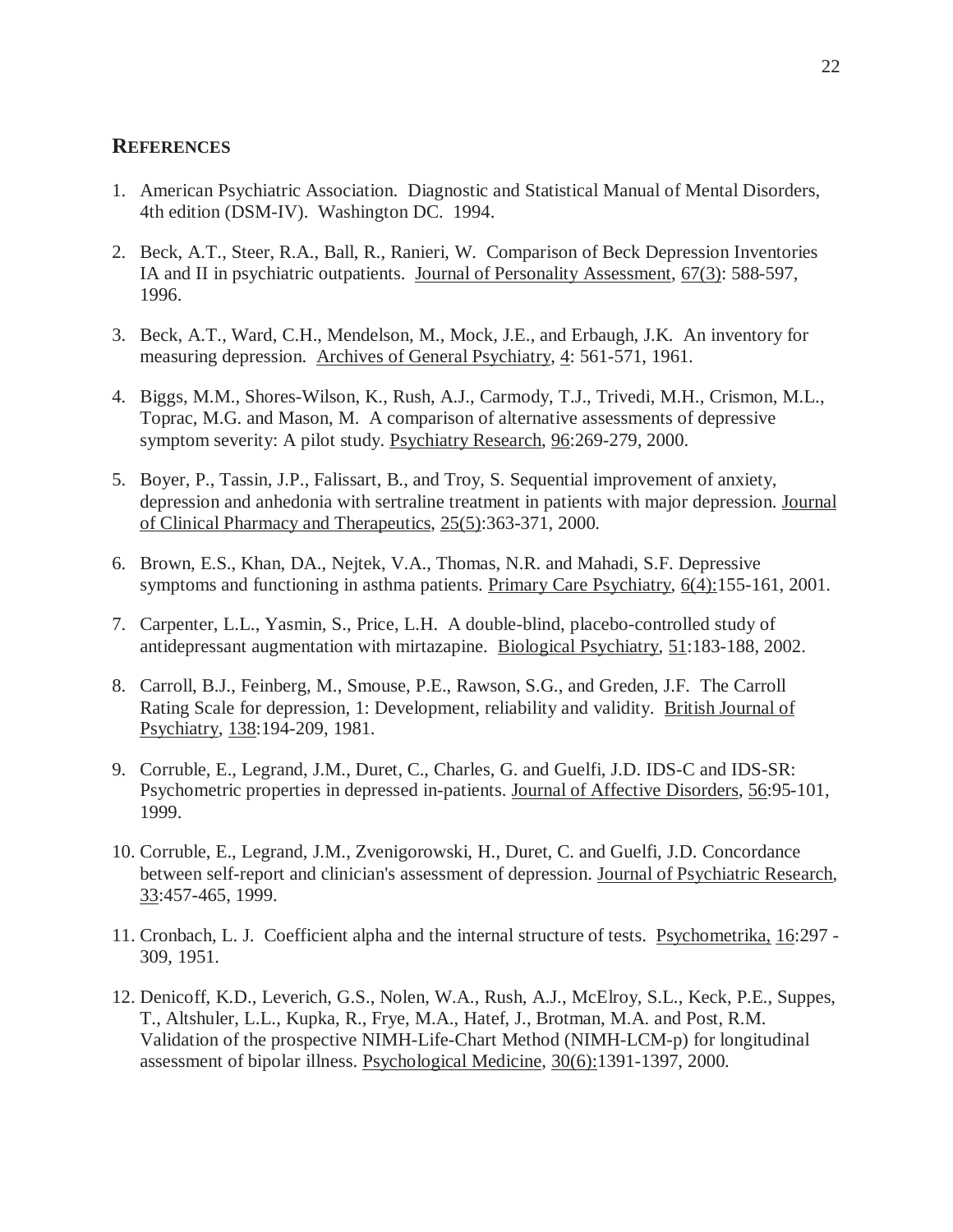- 13. Depression Guideline Panel. Clinical Practice Guideline. Number 5. Depression in Primary Care: Volume 2. Treatment of Major Depression. Rockville, MD: US Dept. of Health and Human Services, Agency for Health Care Policy and Research. AHCPR Publication No. 93- 0551, 1993.
- 14. Derogatis, L.R. SCL-90 Version Manual 1. Clinical Psychometrics Research Unit, John Hopkins University School of Medicine, Baltimore.
- 15. Domkin, M., Scott, J. and Kelly, P. What factors predict discrepancies between self and observer ratings of depression? Journal of Affective Disorders, 31:253-259, 1994.
- 16. Dunn, A.L., Trivedi, M.H., Kampert, J.B., Clark, C.G. and Chambliss, H.O. The DOSE study: a clinical trial to examine efficacy and dose response of exercise as treatment for depression. Controlled Clinical Trials, 23(5):584-603, 2002.
- 17. Fava M, Rush AJ, Trivedi MH, Nierenberg AA, Thase ME, Sackeim HA, Quitkin FM, Wisniewski S, Lavori PW, Rosenbaum JF, Kupfer DJ, for the STAR\*D Investigators Group. Background and rationale for the Sequenced Treatment Alternatives to Relieve Depression (STAR\*D) study. In Dunner DL, Rosenbaum JF, eds., Psychiatric Clinics of North America. Volume 26. Philadelphia, PA: W.B. Saunders Company, pp. 1-38, 2003.
- 18. Fava, M., Alpert, J.E., Carmin, C.N., Wisniewski, S.R., Trivedi, M.H., Biggs, M.M., Shores-Wilson, K., Morgan, D., Schwartz, T., Balasubramani, G.K. and Rush, A.J. Clinical correlates and symptom patterns of anxious depression among patients with major depressive disorder in STAR\*D. Psychological Medicine, 34:1299-1308, 2004.
- 19. First, M., Spitzer, R., Gibbon, M., Williams, J. Structured Clinical Interview for DSM-IV Axis I Disorders (SCID-I), Clinical Version. Washington, DC: American Psychiatric Association, 1997.
- 20. Gaynes, B.N., Rush, A.J., Trivedi, M., Wisniewski, S.R., Balasubramani, G.K., Spencer, D.C., Petersen, T., Klinkman, M., Warden, D., Schneider, R.K., Castro, D.B. and Golden, R.N. A direct comparison of presenting characteristics of depressed outpatients from primary vs. specialty care settings: preliminary findings from the STAR\*D clinical trial. General Hospital Psychiatry, 27:87-96, 2005.
- 21. Gullion, C.M. and Rush, A.J. Toward a generalizable model of symptoms in major depressive disorder. Biological Psychiatry, 44:959-972, 1998.
- 22. Hulin, C.L., Drasgow, F., Parsons, C.K. Item Response Theory: Applications to Psychological Measurement. Homewood, IL: Dow Jones Irwin, 1983.
- 23. Hamilton, M. A rating scale for depression. Journal of Neurology, Neurosurgery and Psychiatry, 23:56-62, 1960.
- 24. Hamilton, M. Development of a rating scale for primary depressive illness. British Journal of Social and Clinical Psychiatry, 6:278-296, 1967.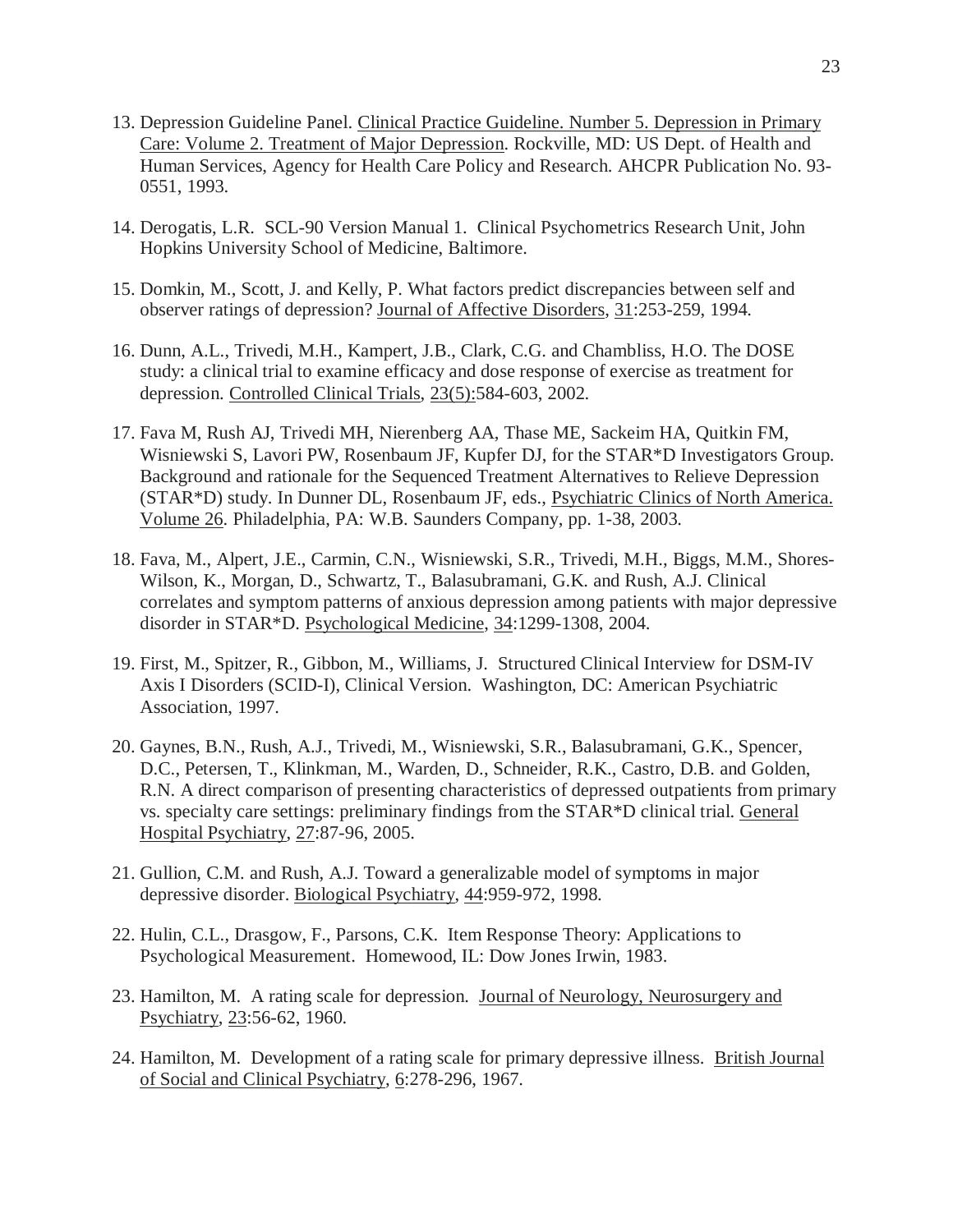- 25. Jenkins, C., Carmody, T.J., and Rush, A.J. Depression in radiation oncology patients: A preliminary evaluation. Journal of Affective Disorders, 50:17-21, 1998.
- 26. Judd, J., Rapaport, M.H., Yonkers, K.A., Rush, A.J., Frank, E., Thase, M.E., Kupfer, D.J., Plewes, J.M., Schettler, P.J., and Tollefson, G. Randomized, placebo-controlled trial of fluoxetine for acute treatment of minor depressive disorder. American Journal of Psychiatry, 161:1864-1871, 2004.
- 27. Kalpakjian, C.Z., Lam, C.S., and Leahy, B.J. Conceptualization and identification of depression in adults with brain damage by clients and rehabilitation clinical staff. Brain Injury, 16(6):501-507, 2002.
- 28. Kashner, T.M., Carmody, T.J., Suppes, T., Rush, A.J., Crismon, M.L., Miller, A.L., Toprac, M., and Trivedi, M. Catching up on health outcomes: the Texas Medication Algorithm Project. Health Services Research, 38(1 Pt 1):311-331, 2003.
- 29. Keller, M.B., McCullough, J.P., Klein, D.N., Arnow, B., Dunner, D.L., Gelenberg, A.J., et al. A comparison of nefazodone, the cognitive-behavioral analysis system of psychotherapy, and their combination for the treatment of chronic depression. New England Journal of Medicine, 342:1462-1470, 2000.
- 30. Kessler, R.C., Berglund, P., Demler, O., Jin, R., Koretz, D., Merikangas, K.R., Rush, A.J., Walters, E.E., and Wang, P.S.; National Comorbidity Survey Replication. The epidemiology of major depressive disorder: results from the National Comorbidity Survey Replication (NCS-R). Journal of the American Medical Association, 289(23):3095-3105, 2003.
- 31. Koran LM, Gelenberg AJ, Kornstein SG, Howland RH, Friedman RA, DeBattista C, Klein D, Kocsis JH, Schatzberg AF, Thase ME, Rush AJ, Hirschfeld RMA, LaVange LM, Keller MB. Sertraline versus imipramine to prevent relapse in chronic depression. J Affect Disord, 65:27-36, 2001.
- 32. Kroenke K, Spitzer RL, Williams JB. The PHQ-9: Validity of a brief depression measure. J Gen Intern Med, 16:603-613, 2001.
- 33. Leon AC, Ofson M, Portera L, Farber L, Sheehan DV. Assessing psychiatric impairment in primary care with the Sheehan Disability Scale. In J Psychiatry Med, 27:93-105, 1997.
- 34. Leverich,G.S., Nolen, W.A., Rush, A.J., McElroy, S.L., Keck, P.E., Denicoff, K.D., Suppes, T., Altshuler, L.L., Kupka, R., Kramlinger, K.G. and Post R.M. The Stanley Foundation Bipolar Treatment Outcome Network.I. Longitudinal methodology. Journal of Affective Disorders, 67(1-3):33-44, 2001.
- 35. Manber, R., Rush, A.J., Thase, M.E., Amow, B., Klein, D., Trivedi, M.H., Korenstein, S.G., Markowitz, J.C., Dunner, D.L., Munsaka, M., Borian, F.E., and Keller, M.B. The effects of psychotherapy, nefazodone, and their combination on subjective assessment of disturbed sleep in chronic depression. Sleep, 26(2):130-136, 2003.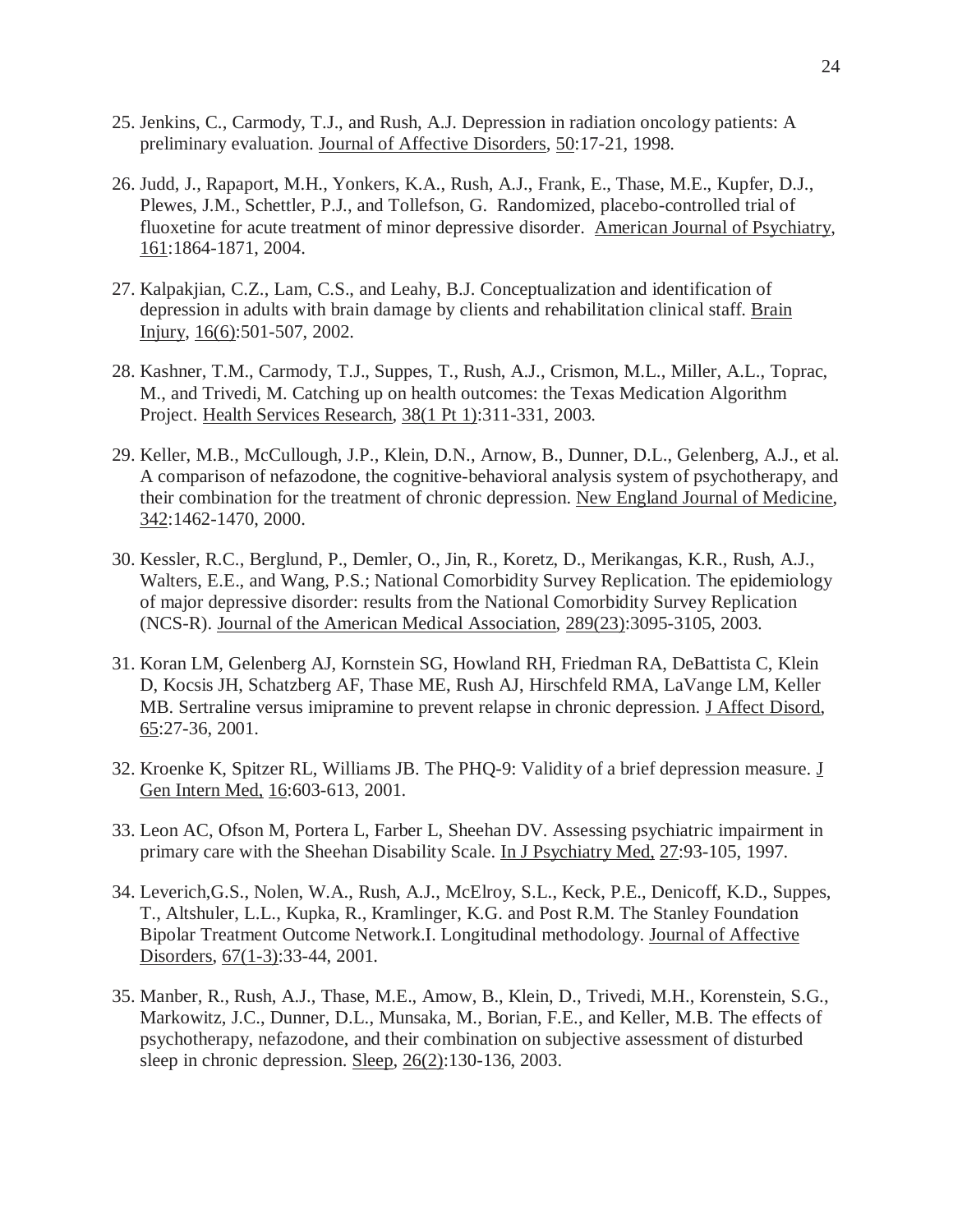- 36. Mongomery, S.A. and Asberg, M.A. A new depression scale designed to be sensitive to change. British Journal of Psychiatry, 134:382-389, 1979.
- 37. Nierenberg AA, McLean NE, Alpert JE, Worthington JJ, Rosenbaum JF, Fava M. Early nonresponse to fluoxetine as a predictor of poor 8-week outcome. Am J Psychiatry;152:1500-1503, 1995.
- 38. Ninan, P.T., Rush, A.J., Crits-Christoph, P., Kornstein, S.G., Manber, R., Thase, M.E., Trivedi, M.H., Rothbaum, B.O., Zajecka, J., Borian, F.E., and Keller, M.B. Symptomatic and syndromal anxiety in chronic forms of major depression: effect of nefazodone, cognitive behavioral analysis system of psychotherapy, and their combination. Journal of Clinical Psychiatry, 63(5):434-441, 2002.
- 39. Perlis, R.H., Fraguas, R., Bankier, B., Fava, M., Trivedi, M., Luther, J.F., Wisniewski, S., Rush, A.J. Prevalence and clinical correlates of irritability in major depressive disorder: A preliminary report from STAR\*D. Journal of Clinical Psychiatry, 66(2):159-166, 2005.
- 40. Post, R.M., Altshuler, L.L., Frye, M.A., Suppes, T., Rush, A.J., Keck, P.E., McElroy, S.L., Denicoff, K.D., Leverich, G.S., Kupka, R., and Nolen, W.A. Rate of switch in bipolar patients prospectively treated with second-generation antidepressants as augmentation to mood stabilizers. Bipolar Disorders, 3:259-265, 2001.
- 41. Quitkin FM, Petkova E, McGrath PJ, Taylor B, Beasley C, Stewart J, Amsterdam J, Fava M, Rosenbaum J, Reimherr F, Fawcett J, Chen Y, Klein D. When should a trial of fluoxetine for major depression be declared failed? Am J Psychiatry;160:734-740, 2003.
- 42. Rapaport, M.H., Judd, L.L., Schettler, P.J., Yonkers, K.A., Thase, M.E., Kupfeer, D.J., Frank, E., Plewes, J.M., Tollefson, G.D., and Rush, A.J. A descriptive analysis of minor depression. American Journal of Psychiatry, 159:637-643, 2002.
- *43. Rush, A.J., Bernstein, I.H., Trivedi, M.H., Carmody, T.J., Wisniewski, S., Mundt, J.C., Shores-Wilson, K., Biggs, M.M., Nierenberg, A.A., Fava, M.F. An evaluation of the Quick Inventory of Depressive Symptomatology and the Hamilton Rating Scale for Depression: A Sequenced Treatment Alternatives to Relieve Depression trial report. Biological Psychiatry, in press.*
- 44. Rush, A.J., Carmody T.J., Ibrahim H.M., Trivedi M.H., Biggs M.M., Shores-Wilson K., Crismon, M.L., Toprac M.G., and Kashner T.M. Do self-report ratings of depression compare favorably to clinician ratings in public sector patients? Manuscript in preparation, available upon request.
- *45. Rush, A.J., Carmody, T. and Reimitz, P.E. The Inventory of Depressive Symptomatology (IDS): Clinician (IDS-C) and self-report (IDS-SR) ratings of depressive symptoms. International Journal of Methods in Psychiatric Research, 9:45-59, 2000.*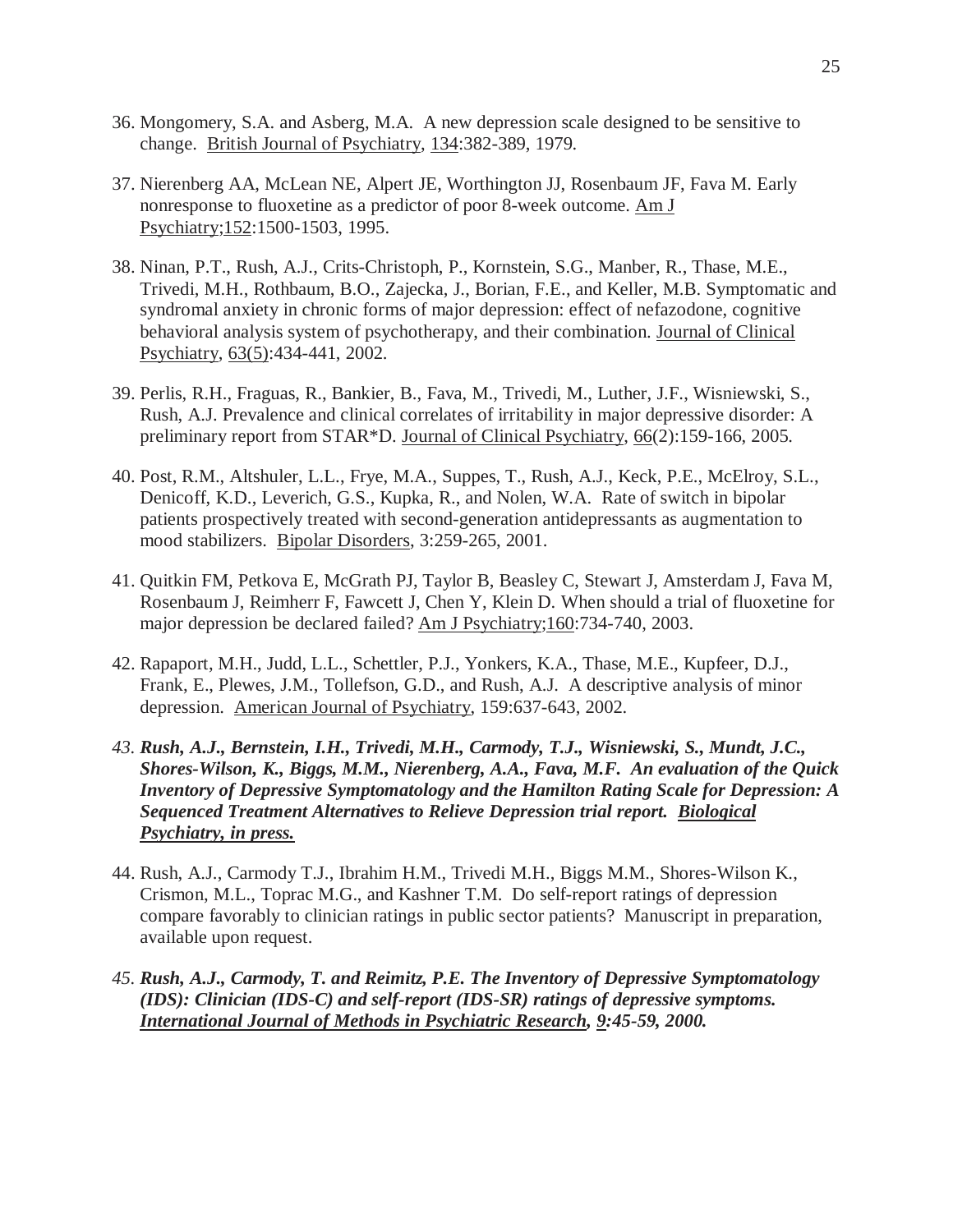- 46. Rush AJ, Fava M, Wisniewski SR, Lavori PW, Trivedi MH, Sackeim HA, Thase ME, Nierenberg AA, Quitkin FM, Kashner TM, Kupfer DJ, Rosenbaum JF, Alpert J, Stewart J, McGrath PJ, Biggs MM, Shores-Wilson K, O'Neal BL, Lebowitz BD, Ritz L, Niederehe G, for the STAR\*D Investigators Group. Sequenced Treatment Alternatives to Relieve Depression (STAR\*D): Rationale and design. Controlled Clinical Trials, 25:119-142, 2004.
- 47. Rush, A.J., Giles, D.E., Schlesser, M.A., Fulton, C.L.,Weissenburger, J.E. and Burns, C.T. The Inventory of Depressive Symptomatology (IDS): Preliminary findings. Psychiatry Research, 18:65-87, 1986.
- *48. Rush, A.J., Gullion, C.M., Basco, M.R., Jarrett, R.B. and Trivedi, M.H. The Inventory of Depressive Symptomatology (IDS): Psychometric properties. Psychological Medicine, 26:477-486, 1996.*
- 49. Rush, A.J., Hiser, W. and Giles, D.E. A comparison of self-reported versus clinician-rated symptoms in depression. Journal of Clinical Psychiatry, 48:246-248, 1987.
- 50. Rush, A.J., Trivedi, M.H., Carmody, T.J., Biggs, M.M., Shores-Wilson, K., Ibrahim, H., and Crismon, M.L. One-year clinical outcomes of depressed public-sector outpatients: A benchmark for subsequent studies. Biological Psychiatry, 56:46-53, 2004.
- *51. Rush, A.J., Trivedi, M.H., Carmody, T.J., Ibrahim, H.M., Markowitz, J.C., Keitner, G.I., Kornstein, S.G., Arnow, B., Klein, D.N., Manber, R., Dunner, D.L., Gelenberg, A.J., Kocsis, J.H., Nemeroff C.B., Fawcett, J., Thase, M.E., Russell, J.M., Jody, D.N., Borlan, F.E., Keller, M.B. Self-reported depressive symptom measures: Sensitivity to detecting change in a randomized, controlled trial of chronically depressed, nonpsychotic outpatients. Neuropsychopharmacology, 30:405-416, 2005.*
- *52. Rush AJ, Trivedi MH, Ibrahim HM, Carmody TJ, Arnow B, Klein DN, Markowitz JC, Ninan PT, Kornstein S, Manber R, Thase ME, Kocsis JH, Keller MB. The 16-item Quick Inventory of Depressive Symptomatology (QIDS) Clinician Rating (QIDS-C) and Self-Report (QIDS-SR): A psychometric evaluation in patients with chronic major depression. Biological Psychiatry, 54:573-583, 2003.*
- 53. Schulberg HC, Katon W, Simon GE, Rush AJ. Treating major depression in primary care practice: An update of the Agency for Health Care Policy and Research practice guidelines. Arch Gen Psychiatry, 55:1121-1127, 1998.
- 54. Suppes, T., Chisholm, K.A., Dhavale, D., Frye, M.A., Altshuler, L.L., McElroy, S.L., Keck, E., Nolen, W.A., Kupka, R., Denicoff, K.D., Leverich, G.S., Rush, A.J., and Post, R.M. Tiagabine in treatment refractory bipolar disorder: a clinical case series. Bipolar Disorder, 4: 283-289, 2002.
- 55. Surís, A., Kashner, T.M., Gillaspy, J.A., Jr., Biggs, M. and Rush, A.J. Validation of the Inventory of Depressive Symptomatology (IDS) in cocaine dependent inmates. Journal of Offender Rehabilitation, 32:15-30, 2001.